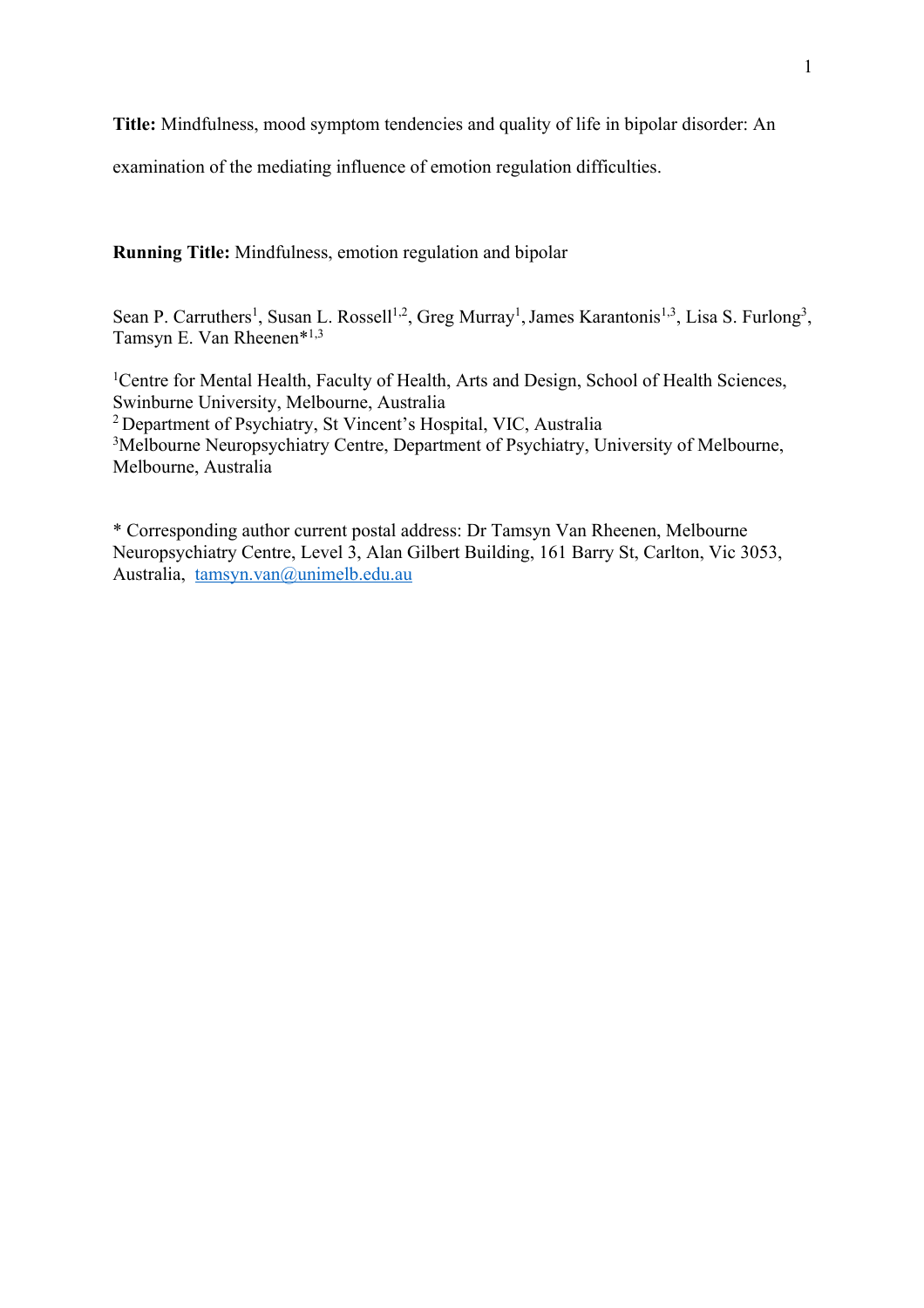## **Abstract**

*Background*: The aim of this cross-sectional study was to investigate dispositional mindfulness and its association with depression and manic tendencies, and subjective life quality in bipolar disorder (BD). Furthermore, this study sought to examine the potential mediating effects of emotion regulation difficulties on these relationships. *Method*: Twenty-eight healthy controls (HC) and 66 clinically stable outpatients with a DSM-IV-TR diagnosis of BD completed the Mindfulness Attention Awareness Scale (MAAS), Difficulties in Emotion Regulation Scale (DERS), Seven Up (7 Up) Seven Down (7 Down) and the Quality of Life in Bipolar Disorder Questionnaire (QoL.BD). These variables were compared between groups and entered into a series of mediation analyses using PROCESS in the BD group only.

*Results*: Lower MAAS scores were detected amongst the BD patients compared to HCs. Lower MAAS scores in BD patients predicted higher 7 Up, 7 Down and lower QoL.BD scores. For the 7 Down and QoL.BD, the associations were completely mediated by DERS scores, with difficulties in strategy use and emotional clarity mediating the association between mindfulness and depressive tendencies and quality of life, respectively. No significant direct or indirect effects were detected for the 7 Up model.

*Limitations:* The cross-sectional design precludes causal inference. The MAAS conceptualises mindfulness as unidimensional. Self-report scales of depressive and manic tendencies utilised.

*Conclusions:* This study detected a significant association between dispositional mindfulness and depressive tendencies and life quality in BD, and found that these associations were influenced by emotion regulation difficulties. These findings encourage further investigation of mindfulness-based interventions in BD.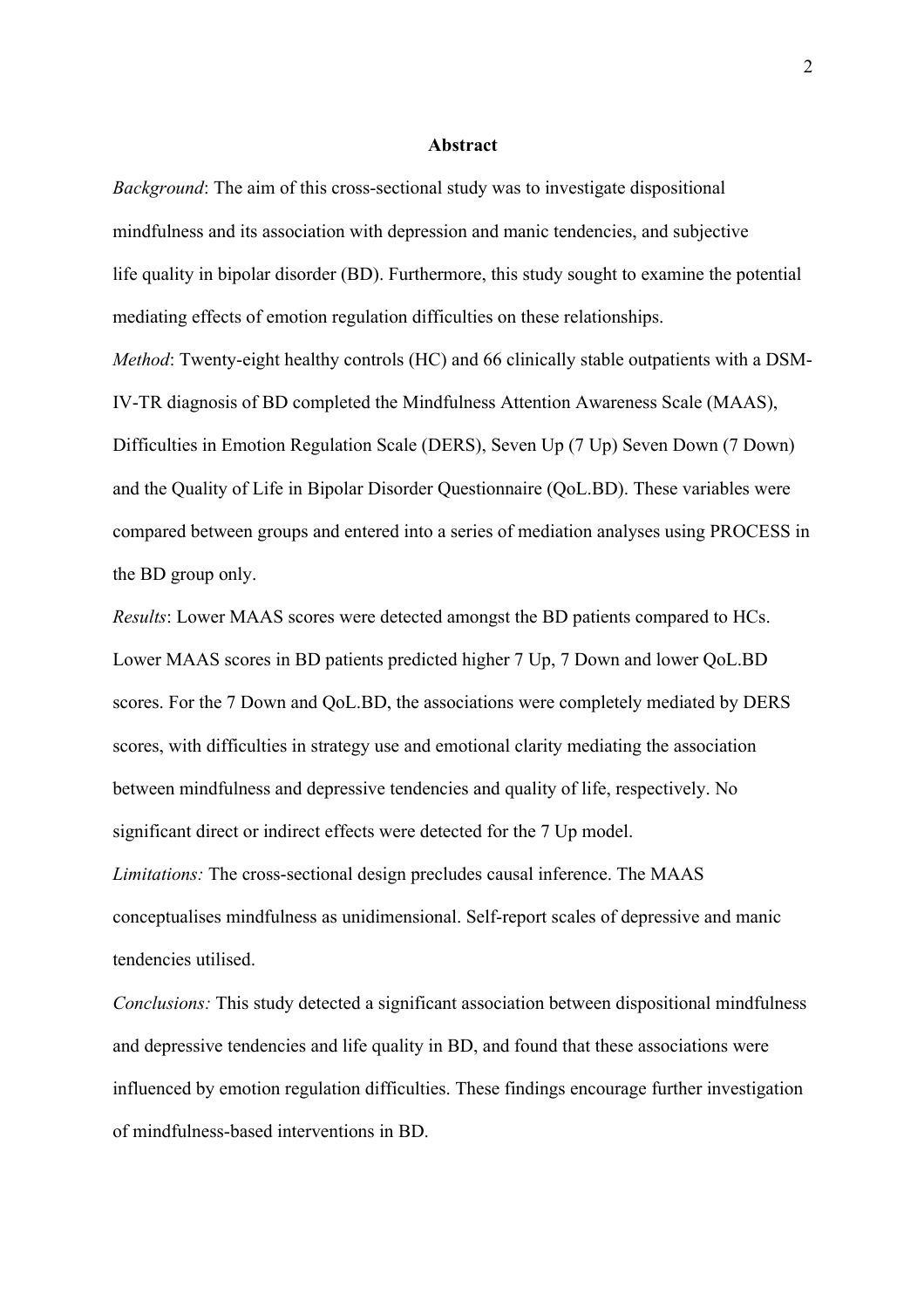Despite widespread use of conventional pharmacological treatments, episodic relapse after mood stabilisation in bipolar disorder (BD) is common (Gitlin et al., 1995). Key risk factors for relapse and poor clinical course in BD include trait depressive tendencies, comorbid anxiety, and the presence of residual mood symptoms during inter-episode periods (Altman et al., 2006; Brietzke et al., 2012; Judd et al., 2008; Lozano and Johnson, 2001; Samalin et al., 2016; Treuer and Tohen, 2010). At the same time, these emotion-relevant symptoms contribute to the persistent psychosocial dysfunction that is characteristic of a large proportion of individuals with the disorder (Van Rheenen and Rossell, 2014a, b).

One psychological factor implicated as a protective mechanism against maladaptive mood symptoms is mindfulness (Radford et al., 2014). Mindfulness refers to both an enduring dispositional tendency as well as a meditative practice that facilitates a disengagement from automatic thoughts, habits, and unhealthy behavioural patterns (Brown and Ryan, 2003). Being mindful, therefore, involves paying purposeful attention to present moment experiences with a curious, non-judgemental and accepting attitude (Hölzel et al., 2011; Kabat-Zinn, 2009; Ludwig and Kabat-Zinn, 2008). Since greater dispositional mindfulness optimises self-regulatory processes important for psychological well-being, it has been linked to a range of emotional health-related benefits. These include, but are not limited to, increased mental flexibility and resilience, reduced maladaptive ruminations and mind-wandering, as well as lower levels of impulsivity, stress and anxiety (Becerra et al., 2017; Chambers et al., 2009; Chiesa and Serretti, 2009; Davis and Hayes, 2011; Grossman et al., 2004; Keng et al., 2011).

Mindfulness practices have been incorporated into formal psychological therapies since the 1980s, with mindfulness-based interventions grounded on the premise that distress is a result of an individual's response to an experience or symptom rather than the event itself (Abba et al., 2008; Hayes, 2004; Kabat-Zinn, 1982; Kabat-Zinn, 2009; Louise et al., 2018;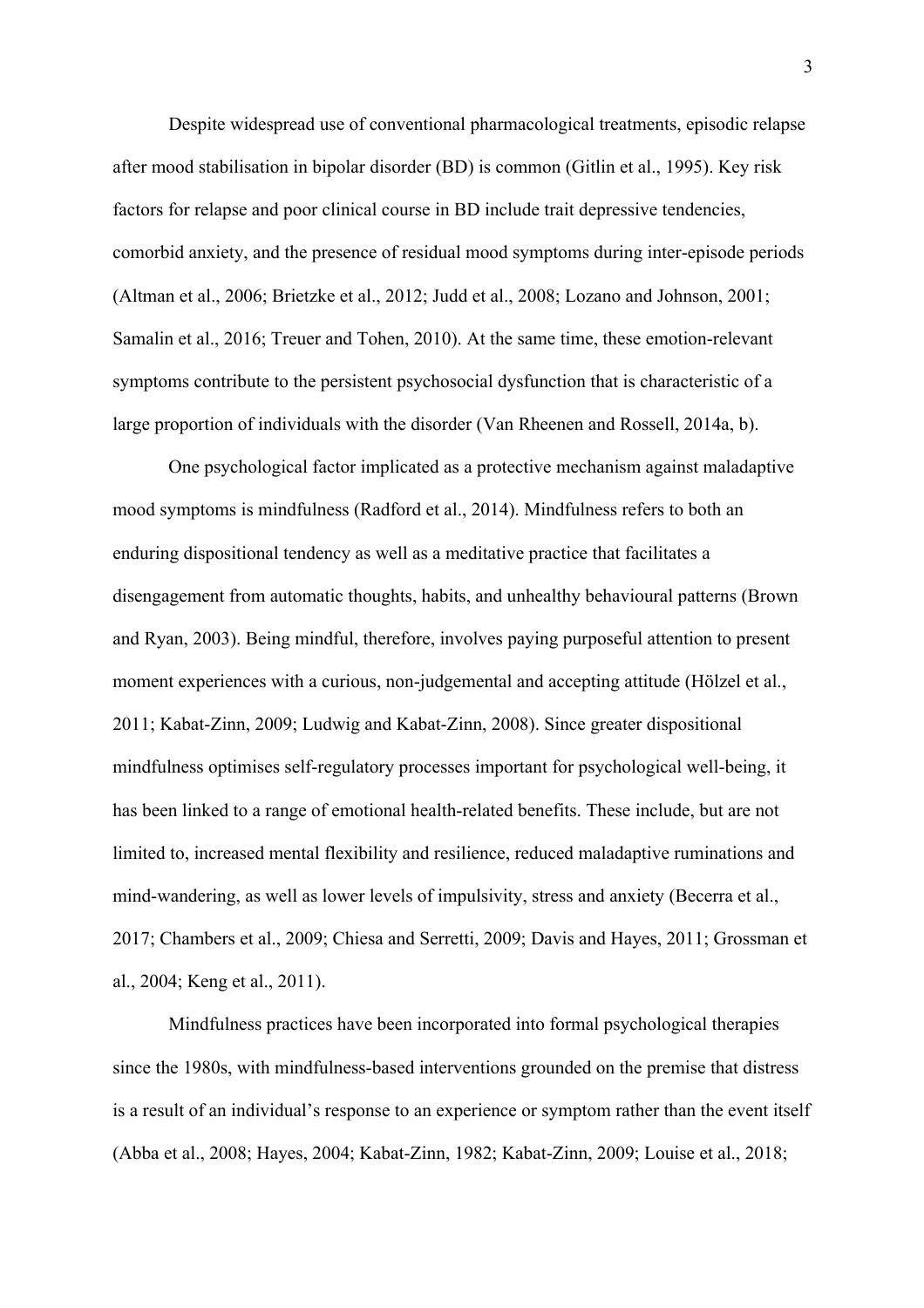Phang and Oei, 2012). Thus, mindfulness training in its essence, teaches observation and acceptance of all experiences, as opposed to directly reacting to, challenging, or ruminating on these experiences (Murray et al., 2017). There is evidence that suggests individuals with higher dispositional mindfulness have better outcomes from mindfulness training compared to individuals with lower dispositional mindfulness (Shapiro et al., 2011). To our knowledge, dispositional mindfulness has not been explicitly assessed in BD, although mindfulness-based interventions are being increasingly trialled in the disorder. Whilst these interventions appear to have minimal effect on manic symptoms, significant improvements in sub-clinical depression and anxiety, psychological well-being and psychosocial functioning have been reported amongst euthymic BD individuals (Bojic and Becerra, 2017; Chu et al., 2018; Lovas and Schuman-Olivier, 2018; Murray et al., 2017). However, the mechanisms by which mindfulness benefits people with BD are yet to be established.

One process put forward as a potential mediating factor in the relationship between mindfulness and psychopathology is that of emotion regulation (Chambers et al., 2009; Coffey et al., 2010; Gratz and Tull, 2010; Guendelman et al., 2017). Traditionally, emotion regulation has been defined as a set of automatic and control processes that initiate, maintain, and modify the intensity and duration of emotions (Gross, 1998; 2014). This purportedly occurs through selecting, modifying, or attending to specific components of the emotioninducing situation/stimulus, altering how the situation/stimulus is perceived mentally, or directly modifying the behavioural response to the emotion. An alternate framework put forward by Gratz and Roemer (2004) posits that emotion regulation also involves the understanding, awareness, and acceptance of emotional distress, rather than only the control or dampening of emotions or emotional arousal. This framework highlights emotion regulation as involving the flexible and goal-directed use of situationally appropriate strategies to modulate the *responses to* emotions, rather than attempts to control emotions for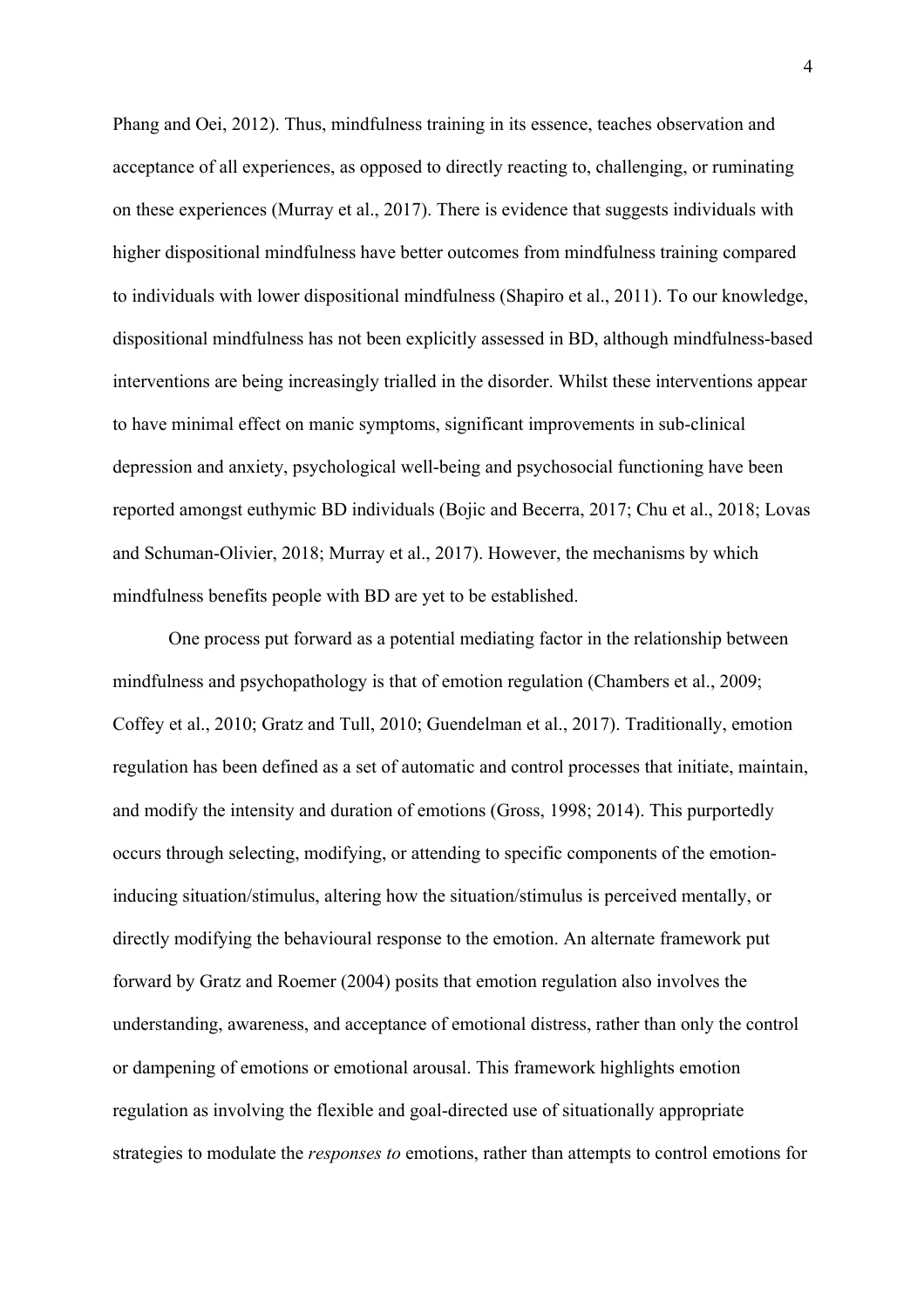the purpose of avoiding or eliminating them entirely. Within this, the dimensions of emotion regulation that *recognise* that all emotions serve a purpose, appear to be most relevant to the study of mindfulness, and are likely mediators of mindfulness-based psychological change (Gratz and Tull, 2010). Specifically, the emphasis of mindfulness on the observation and description of one's experiences is theorised to promote emotional awareness, clarity, objectivity, and acceptance of *all* emotions, even those that are unpleasant. It has been argued that this may lead to a decoupling of emotion from behaviour, and thus eventually, less automatic reactions to emotional experiences (Gratz and Tull, 2010). In contrast, controlbased conceptualisations of emotion regulation are likely to reinforce a non-accepting and judgemental stance towards unwanted emotions, a process which goes against the principles of mindfulness and mindfulness-based therapies.

Central to the present study is the fact that emotion regulation difficulties are characteristic and enduring features of BD (Dodd et al., 2019; Townsend and Altshuler, 2012). Indeed, patients with the disorder report increased maladaptive coping strategy use compared to controls (Bridi et al., 2018; Fletcher et al., 2013; Green et al., 2011), as well as poorer emotional clarity and difficulties accepting emotional responses or believing in one's own capacity to regulate emotion effectively (Becerra et al., 2013; Van Rheenen et al., 2020; Van Rheenen et al., 2015). Such difficulties have been repeatedly associated with depressive tendencies (Van Rheenen et al., 2020; Van Rheenen et al., 2015).

Several lines of empirical inquiry indicate that emotion regulation mediates the effect that dispositional mindfulness has on various psychopathologies (Coffey and Hartman, 2008; Coffey et al., 2010), and that enhancements to emotion regulation in non-clinical populations arise from formal mindfulness training (Schirda et al., 2020; Wimmer et al., 2019; Zhang et al., 2019). It is thus possible that the effect of mindfulness on indicators of psychopathology in BD occur via its effects on emotion regulation. As such, the aim of the current study was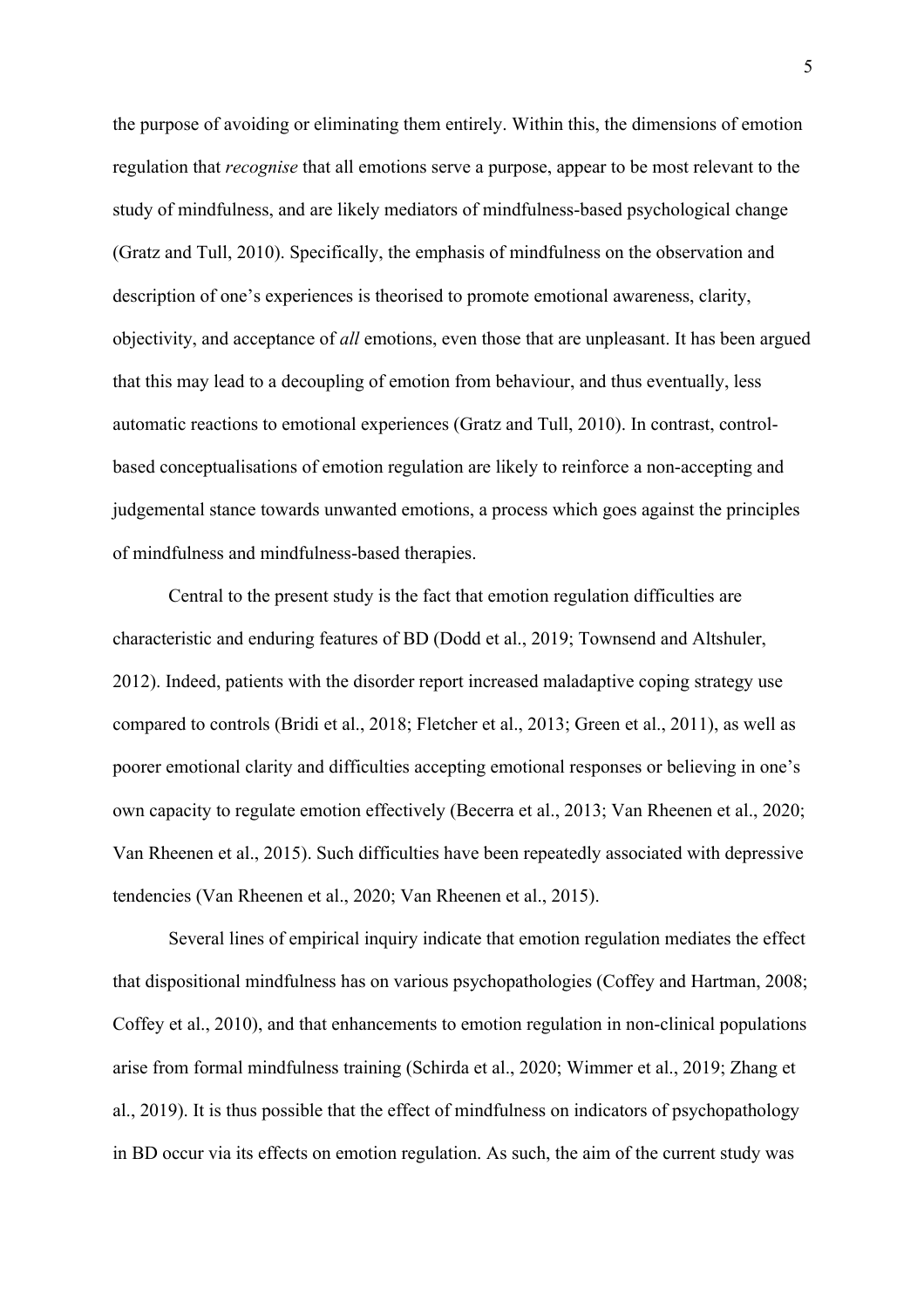to explore whether emotion regulation difficulties mediated the relationship between dispositional mindfulness and depressive and manic tendencies in individuals with the disorder, as well as their subjective quality of life. It was hypothesised that individuals with BD would report lower dispositional mindfulness compared to controls. It was also hypothesised that lower levels of dispositional mindfulness in the BD group would be associated with increased depressive tendencies and poorer quality of life; with these associations mediated by the magnitude of emotion regulation difficulties. Finally, given the negligible findings of the mindfulness trial-based literature in relation to mania, a secondary exploratory aim of the current study was to examine whether these associations extended to mania tendencies.

## **Method**

This works complies with the ethical standards of the Local Human Ethics Review Board and with the Declaration of Helsinki.

# *Participants*

Participants included 28 healthy controls (HC;  $n = 16$  female,  $n = 12$  male) and 66 clinically stable outpatients ( $n = 32$  female,  $n = 34$  male) with a DSM-IV-TR BD diagnosis. BD diagnosis and HC status was confirmed using the Mini International Neuropsychiatric Interview (MINI: Sheehan et al., 1998). No BD participant met criteria for a mood episode at the time of assessment, and none reported that they had experienced a mood episode in the three weeks prior. Current mood symptom severity was assessed using the Young Mania Rating Scale (YMRS: Young et al., 1978) and the Montgomery-Åsberg Depression Rating Scale (MADRS: Montgomery and Asberg, 1979), from which 51 BD participants (78%) were considered to be strictly euthymic, as defined by MADRS and YMRS scores of  $\leq 8$ .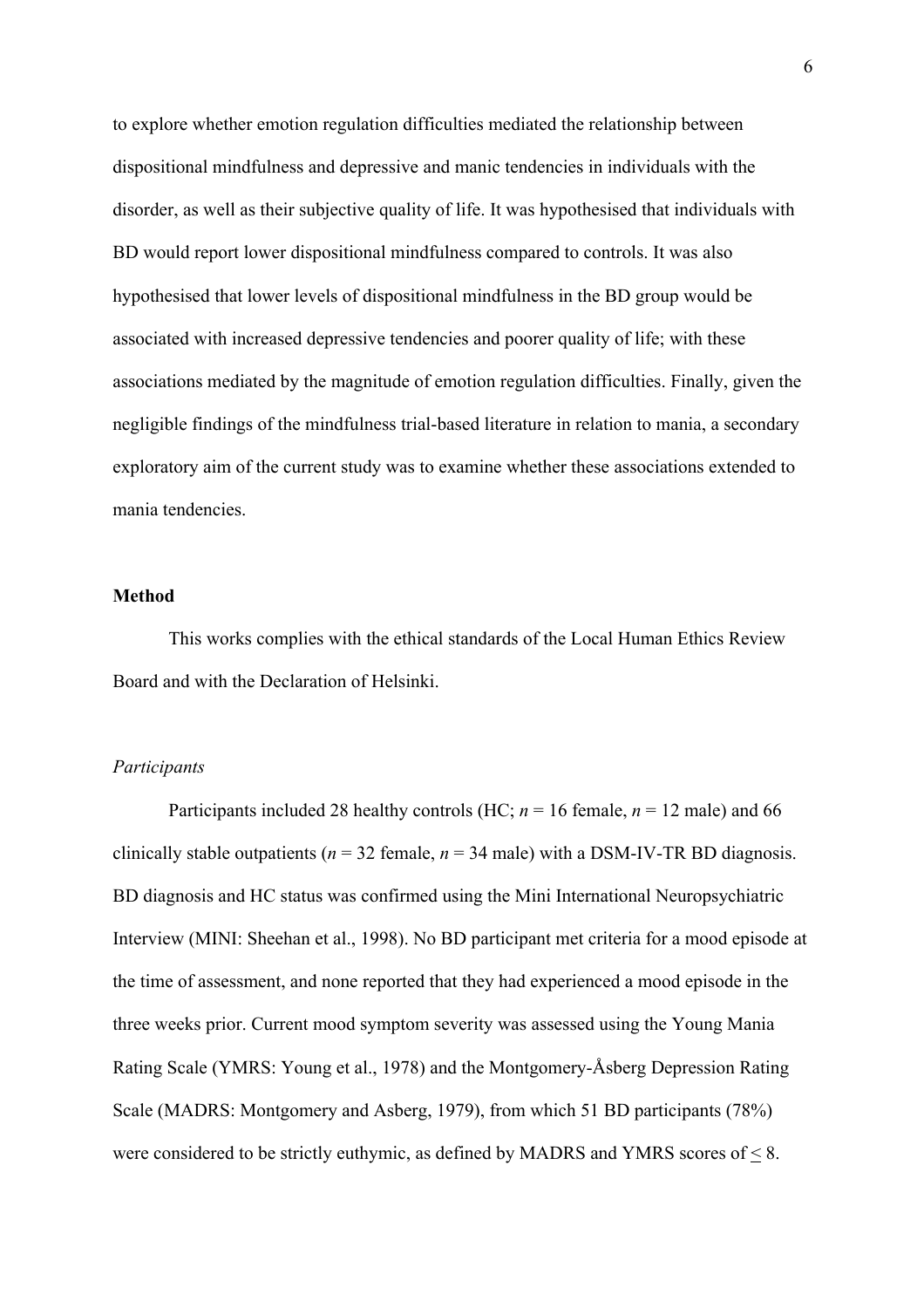Fourteen BD participants (22%) were considered to be symptomatic as they displayed mildmoderate scores on the clinical rating scales (i.e., 11 with MADRS scores > 12 and 3 with YMRS scores > 8). YMRS and MADRS data was missing for one participant. Participants were recruited from the community in metropolitan Melbourne, Australia, using print- and online-based advertisements, BD patients were also recruited from community support groups and participant databases held by the senior author. The current study represents a secondary analysis of data previously collected for a larger project, the results of which have been partly reported elsewhere (Lemvigh et al., 2021; Karantonis et al., 2020a; 2020b). The current sample size was therefore based on the availability of participants with complete data for all the materials described below.

Exclusion criteria for the BD group included: known neurological/neurodegenerative disease (i.e., epilepsy, encephalitis or Huntington's disease), a history of severe head injury resulting in loss of consciousness, hearing or visual impairments, pregnancy, a history of habitual drug use or dependence in the three months prior to participation, and significant medication change in the two months prior to study inclusion. Exclusion criteria were the same for the HC group, with the addition of the following conditions: psychiatric illness, a family history of psychiatric disorders, or currently taking psychotropic medication/receiving psychiatric care.

# - Insert Table 1 around here –

#### *Materials*

*Dispositional mindfulness* was assessed using the Mindfulness Attention Awareness Scale (MAAS; Brown and Ryan, 2003). The MAAS is a 15-item unidimensional self-report assessment of mindfulness measured on a 6-point Likert-type scale ranging from 1 = "*Almost*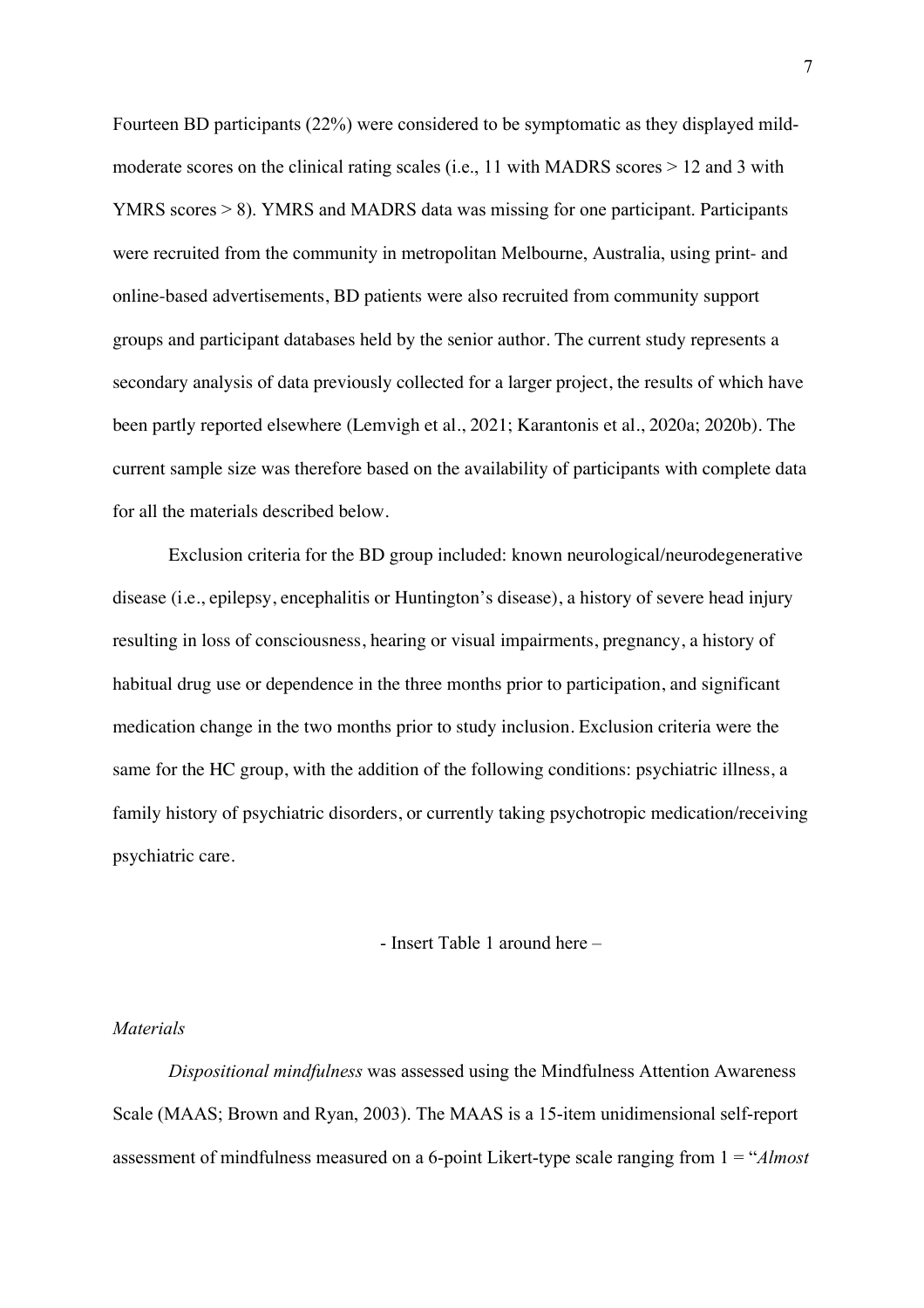*always"* to 6 = *"Almost never"*. Higher scores represent greater dispositional mindfulness. The MAAS is "focused on the presence or absence of attention to and awareness of what is occurring in the present rather than on attributes such as acceptance, trust, empathy, gratitude, or the various others that have been associated with mindfulness" (e.g. "I rush through activities without being really attentive to them"; Brown and Ryan, 2003, p. 824). The MAAS has good internal consistency ( $\alpha$  = 0.92; current study,  $\alpha$  = 0.86) and test-retest reliability ( $\rho = .81$ ). The MAAS has documented convergent validity via strong associations with measures of mindfulness-mindlessness, emotional intelligence, and openness to experience, specifically the traits of attentiveness and receptivity to experience rather than fantasy and aesthetics, in addition to limited-to-no associations with private selfconsciousness, self-monitoring, reflection and absorption.

*Difficulties in emotion regulation* was assessed using the Difficulties in Emotion Regulation Scale (DERS; Gratz and Roemer, 2004). The DERS is a 36-item self-report assessment of the approach to, understanding, and modulation of emotions measured on a five-point Likert scale ranging from 1 = *Almost never* to 5 = *Almost always*. The DERS is comprised of six subscales reflecting different dimensions of emotional regulation during distress. The five DERS subscales examined in the present study were: *Clarity* — reflecting lack of emotional clarity (e.g. "I have no idea how I am feeling"); *Goals* — reflecting difficulty in engaging in goal-directed behaviours when experiencing negative emotions (e.g. "When I'm upset, I have difficulty getting work done"); *Impulse* — reflecting difficulty controlling impulsive behaviour under negative emotional arousal (e.g. "When I'm upset, I feel out of control"); *Non-acceptance* — reflecting the tendency towards being non-accepting of emotional responses when distressed (e.g. "When I'm upset, I become embarrassed for feeling that way"), and; *Strategies* — reflecting the extent to which one believes they have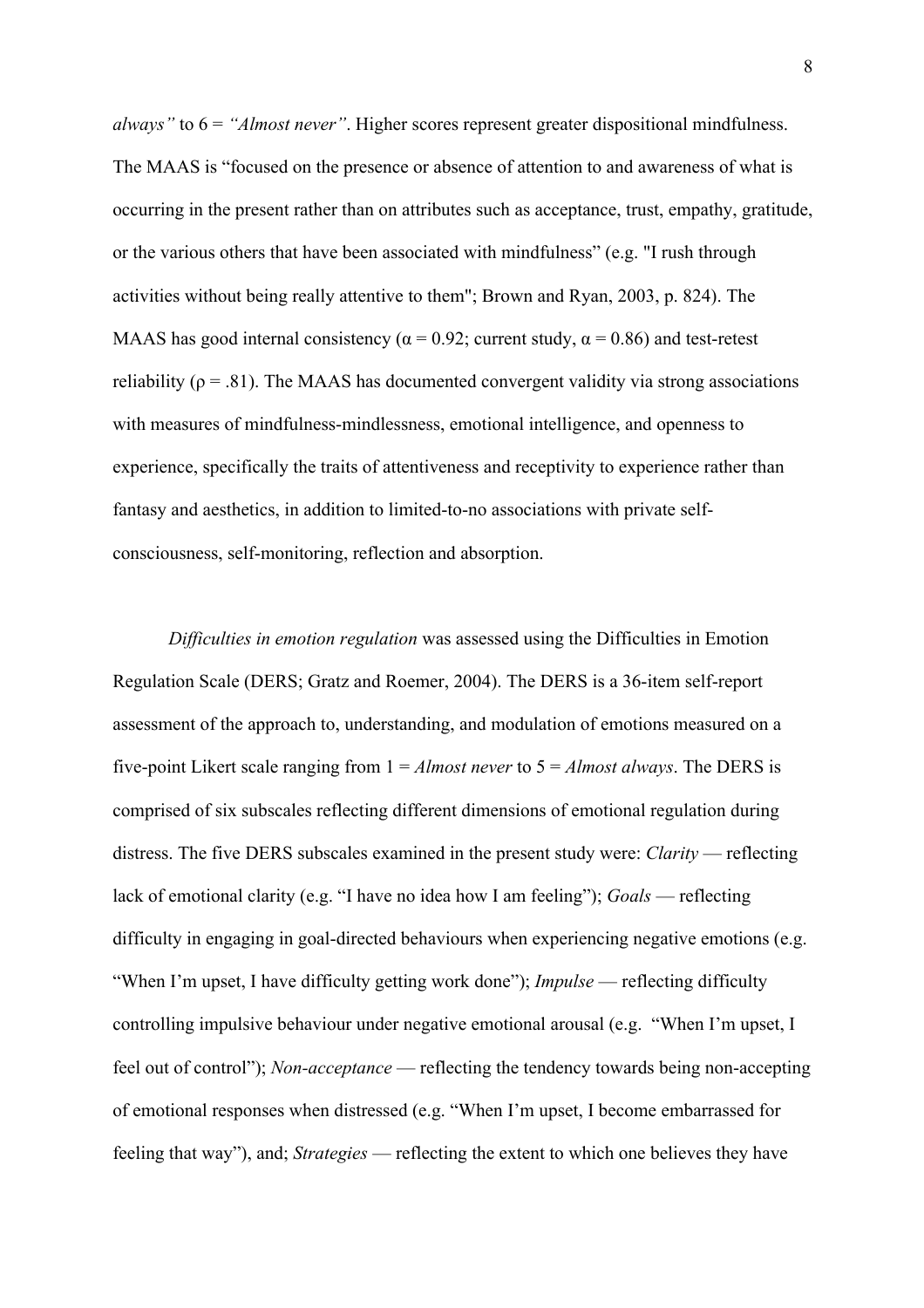access to situationally-appropriate strategies to regulate mood (e.g. "When I'm upset, I believe that there is nothing I can do to make myself feel better"). As a consequence of the documented psychometric issues associated with the *Awareness* subscale of the DERS (Bardeen et al., 2012; Bjureberg et al., 2016), as well as its conceptual overlap with mindfulness, as operationalised using the MAAS, the *Awareness* subscale was not examined in the present study. This is in line with previous research on mindfulness and emotion regulation (e.g. Garofalo et al., 2020; Ma and Fang, 2019). Higher scores on each subscale represent greater difficulties in regulating emotion. The DERS has good documented overall internal consistency ( $\alpha$  = 0.93), and test-retest reliability ( $\rho$  = .88). The internal consistency for the subscales in the current study were as follows: *Clarity*,  $\alpha = 0.82$ ; *Impulse*,  $\alpha = 0.88$ ; *Non-acceptance*,  $\alpha = 0.92$ ; *Goals*,  $\alpha = 0.91$ ; and *Strategies*,  $\alpha = 0.91$ . The DERS overall and subscales have proven convergent validity, exhibiting strong associations with an independent measure of emotion regulation, experiential avoidance. The *Clarity* and *Nonacceptance* subscales also exhibited strong associations with a measure of emotional expressivity.

*Manic and depressive tendencies* were measured with the Seven Up Seven Down scale (7 Up 7 Down; Youngstrom et al., 2013). The 7 Up 7 Down is a 14-item self-report assessment of the lifetime propensity towards manic and depressive symptoms measured on a four-point Likert type scale ranging from 1 = *Never or hardly never* to 4 = *Very often or almost constantly*. Example items include "Have you had periods of extreme happiness and intense energy lasting several days or more when you also felt much more anxious or tense (jittery, nervous, uptight) than usual (other than related to the menstrual cycle)?", or "Have there been times when you have felt that you would be better off dead?". Higher scores on the 7 Up and 7 Down scales reflect higher manic and depressive lifetime tendencies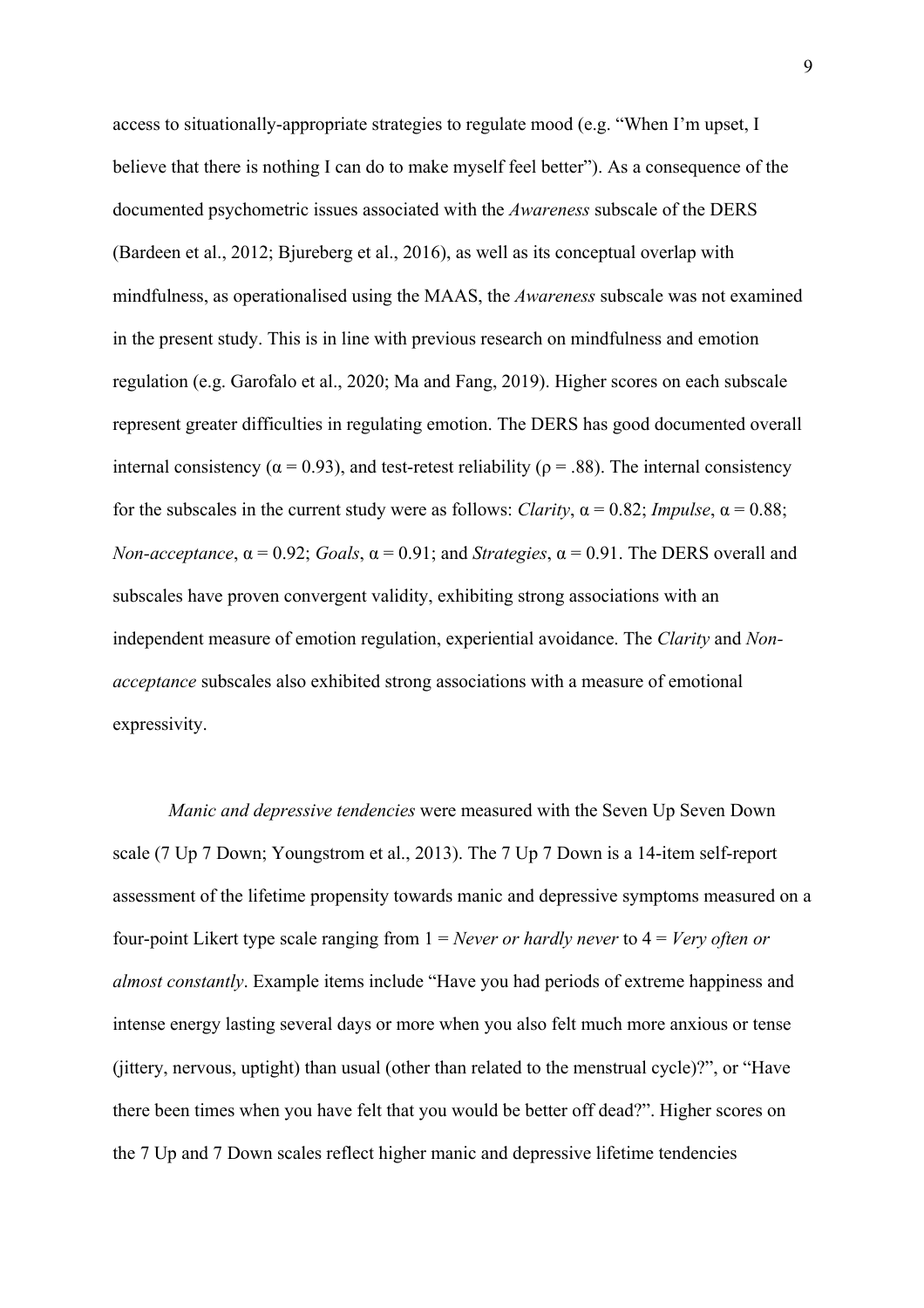respectively. Items for the 7 Up 7 Down were pooled from the full-length General Behaviour Inventory (DBI; Depue et al., 1981), with the aim to increase the distinctiveness of the mania and depression scales in a briefer format. Both the 7 Up (Youngstrom et al., 2013,  $\alpha = 0.83$ ; current study,  $\alpha$  = 0.87) and 7 Down (Youngstrom et al., 2013,  $\alpha$  = 0.95; current study,  $\alpha$  = 0.93) subscales have demonstrated good internal consistency and exhibited strong associations with the GBI. The 7 Up 7 Down also displayed good criterion-related validity, accurately discriminating between participants with/without a mood disorder (Youngstrom et al., 2013). The 7 Up 7 Down was selected in the current study as a measure of lifetime symptom propensity over more state-based measures of symptom severity, as floor effects using state measures have been reliably documented as a limiting factor in mindfulness-based BD research, particularly in relation to manic mood symptoms (Bojic and Becerra, 2017; Lovas and Schuman-Olivier, 2018).

*Subjective quality of life* was measured with the Quality of Life in Bipolar Disorder Questionnaire (QoL.BD; Michalak et al., 2010). The QoL.BD is a 56-item self-report quality of life assessment specifically designed for people with BD and measured on a five-point Likert scale ranging from 1 = *Strongly disagree* to 5 = *Strongly agree*. The QoL.BD provides a summary for overall subjective quality of life, as well as 12 subdomains, over the last 14 days (e.g., *Over the last 14 days, I have* "had plenty of energy", "made plans without difficulty"). For the present study, only the overall summary score was examined. Higher scores reflect better subjective appraisals of one's quality of life. The QoL.BD shows good internal consistency (Michalak et al., 2010,  $\alpha = 0.87$ ; current study,  $\alpha = 0.95$ ), and subscale test-retest reliability (ρ range: 0.46-0.87). The QoL.BD, both overall and at the subscale level, exhibit strong convergent validity with existing meaures of quality of life, well-being, state mood and depression.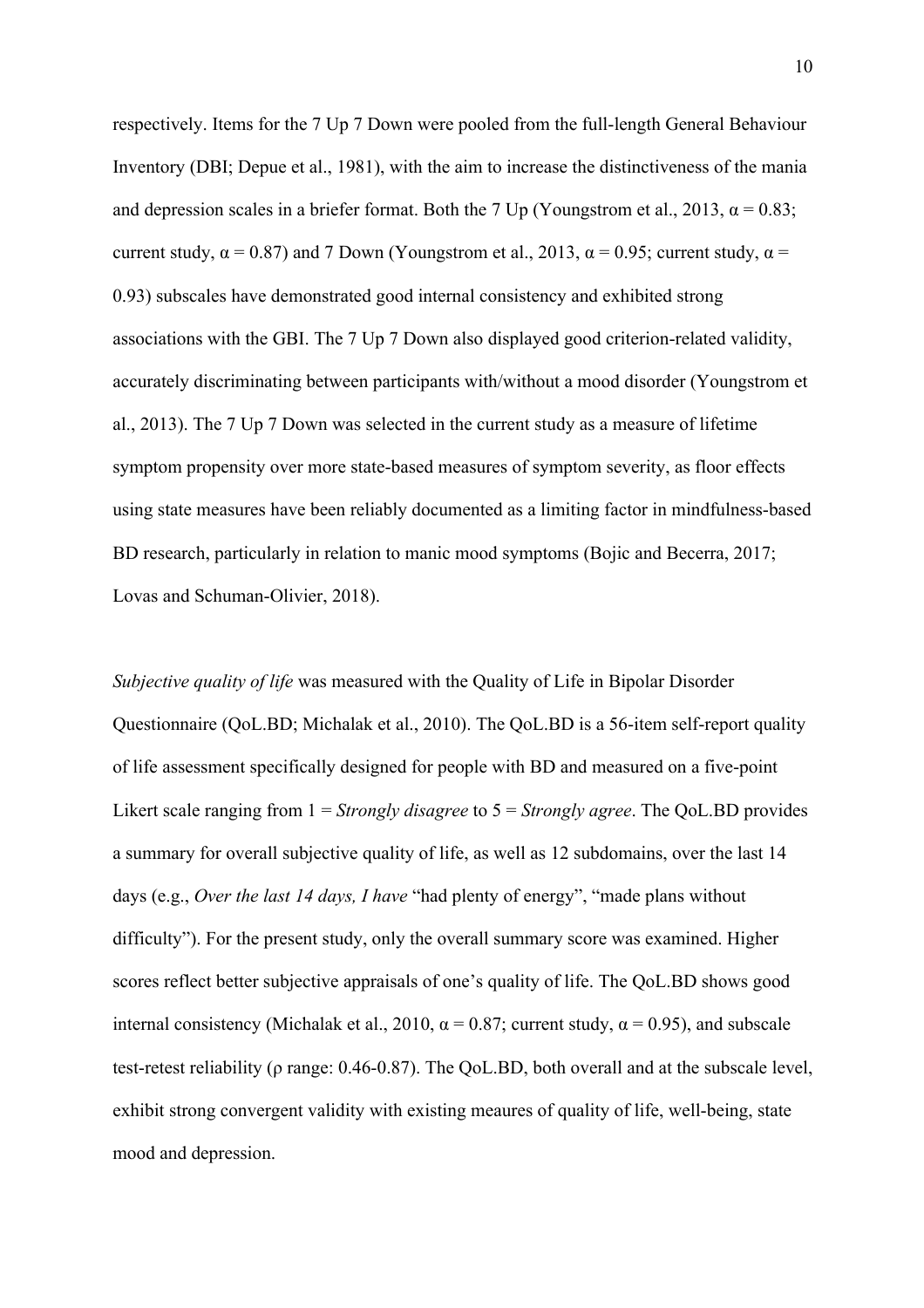## *Statistical Analysis*

Analyses were conducted using IBM SPSS *v.*27.0. Six participants had missing data on items of the QoL.BD which were replaced using Expectation-Maximization after Little's MCAR test revealed data were missing completely at random.

*To provide a descriptive characterisation of the BD group and to understand the average degree of dispositional mindfulness reported by BD patients – which has not been explicitly assessed in the BD literature to date, both BD and HC groups were compared on demographic variables as well as on the key measures of interest using bootstrapped (1000 samples) independent samples t-tests in preliminary analyses. T-test were considered significant if the 95% bias-corrected bootstrapped confidence interval (CI) did not span zero. Give the focus of this study on understanding interrelations between emotion regulation, dispositional mindfulness, depression and mania tendencies and quality of life in BD, the primary mediation analyses were then conducted in the BD group only.* In these analyses, each of the three dependent variables (DVs; 7 Up, 7 Down and QoL.BD) were entered into separate mediation models using the PROCESS (Model 4) procedure for SPSS Version 3.3 (Hayes, 2017). MAAS scores were specified as the independent variable (IV), and the five DERS subscale scores were specified as mediators. Paths between the IV and DV (*c path*), the IV and mediators (*a path*) and the mediators and DV (*b path*) were examined, as were paths reflecting the indirect effect of the IV on the DV through the mediators (*c' path*). To account for multiple testing, coefficients with 95% bias-corrected bootstrapped CI were calculated for all models using 5000 samples, with significant mediation identified if the CI range of the indirect effect did not span zero and there was evidence of a drop in the unstandardized regression (*B*) weight (and *p-*value) of the direct path between the IV and DV. Indirect (bootstrapped) effects were still interpreted in the absence of direct effects between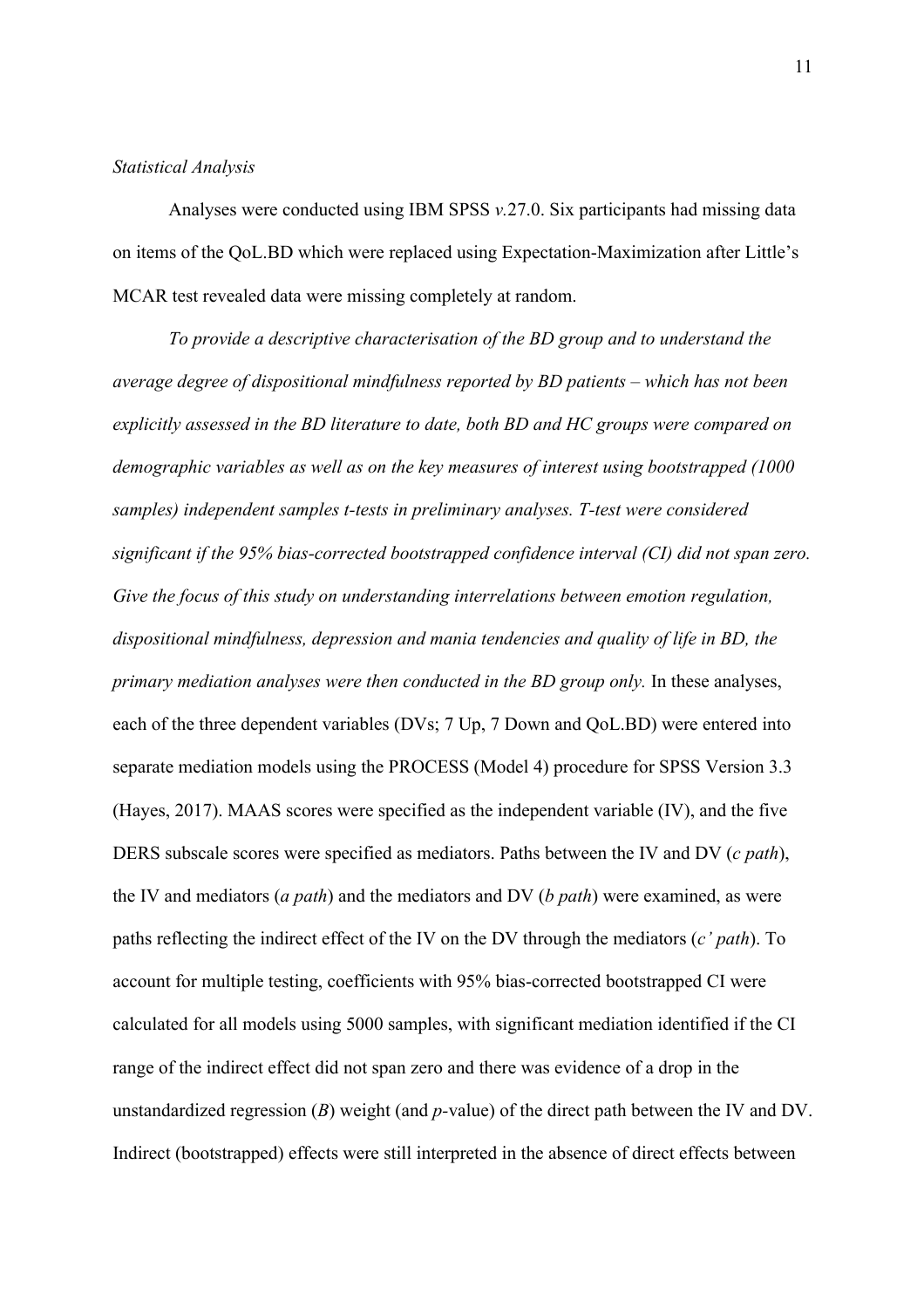the IV and DV, in line with contemporary statistical theories indicating the possibility that mediators can causally exist between the IV and DV even if the association between the IV and DV is not statistically significant (see Hayes, 2017).

As a precaution, all models were re-run including symptom status (i.e. categorical classification as either euthymic or symptomatic) as a covariate to control for any potential mood state effects, and again including age and sex as covariates. However, the pattern of indirect effects did not deviate from that of the analyses reported above. Thus, these results are not presented in the main text for brevity, but they are presented in Supplementary Table S1 and S2 respectively.

### **Results**

# *Descriptive analysis*

The results of the descriptive comparisons of BD and HCs are display in Table 1. There were no significant between group differences in age or sex. The BD group had significantly higher 7 Up, 7 Down, DERS subscale, MADRS and YMRS scores, and significantly lower MAAS scores compared to the HC group. Effect sizes for all comparisons were large.

### *Primary meditation analysis*

*Mindfulness-emotion regulation difficulty (i.e., a path):* Lower MAAS scores significantly predicted higher scores on all five DERS subscales (Clarity  $[B = -0.17, t = 5.52, p < .001]$ ; Goals  $[B = -0.22, t = 4.40, p < .001]$ ; Impulse  $[B = -0.22, t = 6.18, p < .001]$ ; Non-acceptance  $[B = -0.25, t = 4.11, p < .001]$ ; Strategies  $[B = -0.28, t = 5.55, p < .001]$ ). As this was the same for each model, for brevity this is not repeated in the reporting of each model's results below.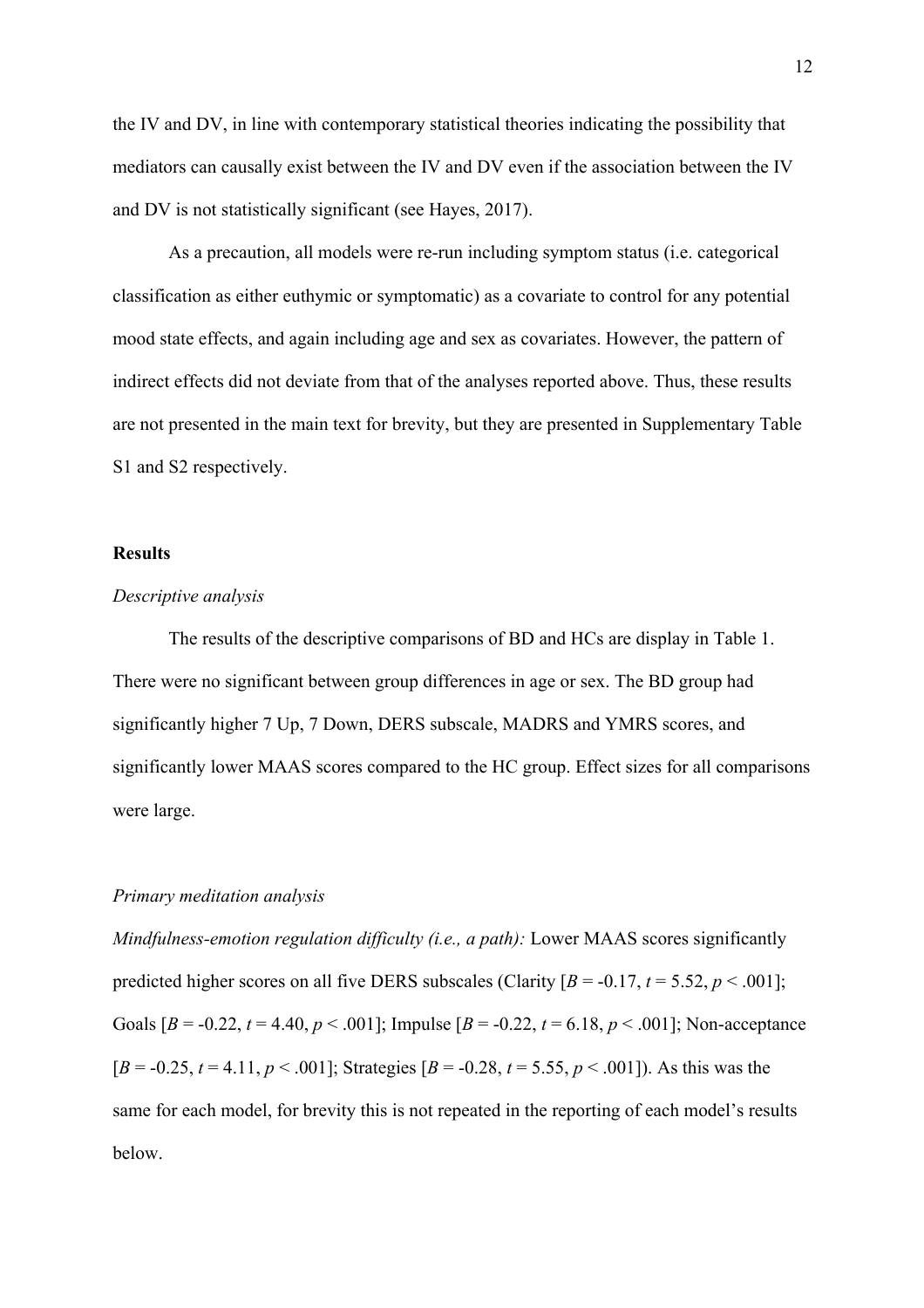*Depressive Tendencies:* Lower MAAS scores were found to significantly predict higher 7 Down scores ( $B = -0.17$ ,  $t = 3.47$ ,  $p \le 0.001$ ). When all variables were included in the model, the direct effect between MAAS and 7 Down scores became non-significant ( $B = -0.06$ ,  $p =$ .26), and a significant total indirect effect of MAAS on the 7 Down was detected  $(B = -0.11$ , 95% CI = [-0.21, -0.03]). From the five DERS subscales, only the *Strategies* subscale score was detected as a significant mediator (*B* = -0.14, 95% CI = [-0.25, -0.04]). Thus, *Strategies* subscale scores fully mediated the relationship between scores on the MAAS and the 7 Down, with the model explaining 39% of the variance in the latter.

## - Insert Figure 1 around here –

*Manic Tendencies:* Lower MAAS scores were found to significantly predict higher 7 Up scores ( $B = -0.08$ ,  $t = 2.19$ ,  $p \le .05$ ). When all variables were included in the model, the direct effect between MAAS and 7 Up scores became non-significant  $(B = -0.06, p = .21)$ , however no significant total or subscale-specific indirect effects were detected.

*Subjective Quality of Life:* Lower MAAS scores predicted lower QoL.BD scores (*B* = 1.06, *t*   $= 4.01, p \leq .001$ ). When all variables were included in the model, the direct effect between MAAS and OoL.BD scores became non-significant  $(B = 0.33, p = .27)$ , and a significant total indirect effect of MAAS scores on QoL.BD scores was detected  $(B = 0.72, 95\% \text{ CI} = [0.32,$ 1.18]). From the five DERS subscales, only the *Clarity* subscale score was detected as a significant mediator  $(B = 0.39, 95\% \text{ CI} = [0.04, 0.82]$ . Thus, *Clarity* subscale scores fully mediated the relationship between scores on the MAAS and QoL.BD with the model explaining 40% of the variance in the latter.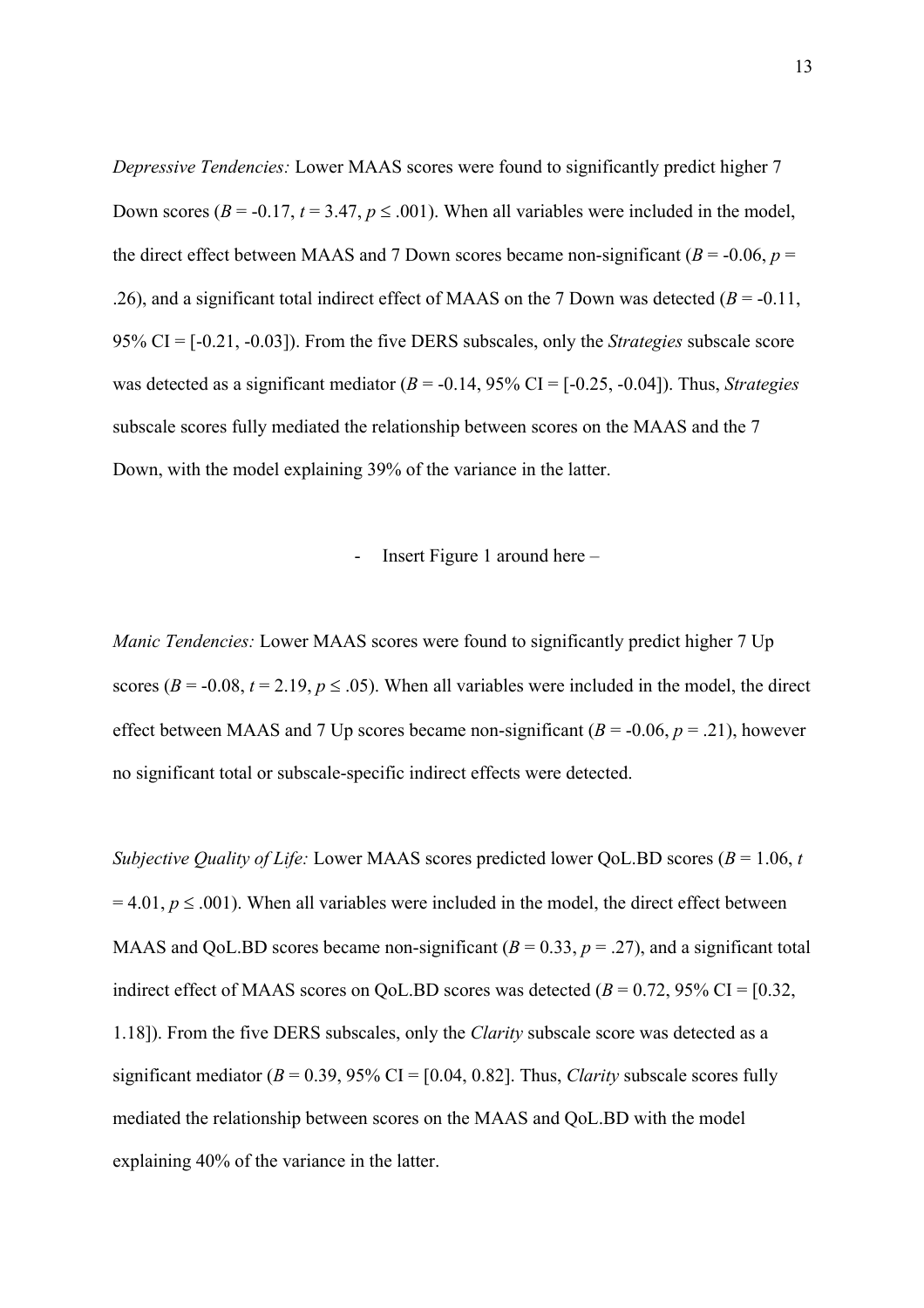- Insert Table 2 around here –

# **Discussion**

In this study, we sought to contribute to the understanding of dispositional mindfulness and its influence on BD. To this end, we examined i) BD-HC differences in dispositional mindfulness, ii) determined relationships between mindfulness, and depressive and manic tendencies as well as and subjective quality of life in BD, and iii) identified whether these relationships were mediated by difficulties in emotion regulation.

As expected, lower dispositional mindfulness was reported by BD patients than HCs. To our knowledge, this is the first instance in which this has been explicitly documented in the BD literature. Lower mindfulness in BD patients was also associated with more severe depressive tendencies, as well as worse quality of life. These associations were found to be mediated by difficulties in facets of emotion regulation. Specifically, difficulties in strategy use mediated the relationship between mindfulness and depressive tendencies, whilst emotional clarity mediated the relationship with subjective life quality. No associations were detected for tendencies towards mania.

It is noteworthy that the impact of mindfulness on depressive tendencies in BD occurred via its effect on the *Strategies* subscale of the DERS. Variation on this subscale reflects the extent to which one believes that emotions can be effectively regulated under periods of distress, with BD patients tending to believe they cannot regulate emotions compared to controls (Van Rheenen et al., 2020; Van Rheenen et al., 2015). There is evidence that the belief that one is unable to execute a behaviour reduces the degree to which effort is exerted to employ that behaviour (Bandura, 1977), such that the belief impinges on the capacity to successfully handle distressing situations or emotions. Mindfulness may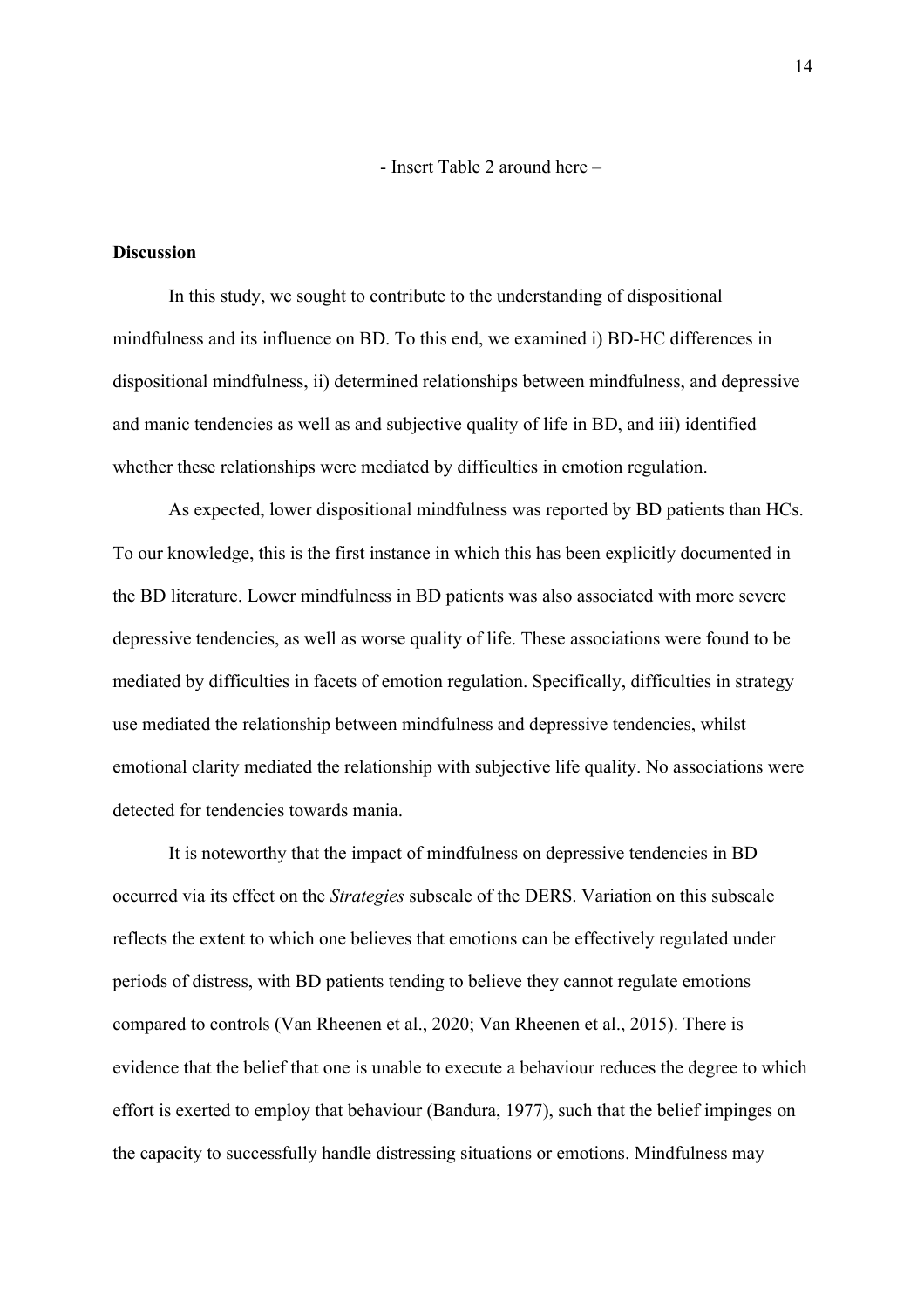remedy this by facilitating a sense of competency and self-control via its promotion of emotional acceptance (Luberto et al., 2014). In BD, the belief that emotions cannot be effectively regulated may thus be exacerbated because dispositional mindfulness is lower than normal, and this may contribute to greater tendencies towards depression.

In our BD data, difficulties in emotion regulation, particularly in terms of the ability to identify, monitor and understand one's emotions (i.e., emotional clarity), mediated the relationship between mindfulness and subjective quality of life. Greater clarity in one's emotions has been consistently related to better subjective well-being and life satisfaction, possibly because it contributes to a sense of purpose and capacity for interpersonal relationship building (Lischetzke and Eid, 2017). Our findings suggest that in BD, lower levels of mindfulness negatively influence this process because the capacity to nonjudgementally observe over present moment experiences in such a manner that emotions can be clearly identified, differentiated and understood, is reduced (Cooper et al., 2018). This then leads to a worse quality of life.

Lower dispositional mindfulness was related to more severe manic tendencies when emotion regulation was not included in the regression model. However, emotion regulation difficulties did not play a role here, as they were found to be unrelated to manic tendencies. Whilst this is consistent with past work examining this relationship (Van Rheenen et al., 2015), it should be noted that the measure of emotion regulation used here is framed primarily with regard to the regulation of negative emotions, while the regulation of positive emotions may be more relevant to manic symptoms. Thus, it is possible that this absence of relationship was related more to the use of the DERS in this study, than the absence of a relationship between emotion regulation difficulties and manic tendencies entirely. Future studies would do well to assess this relationship again in the context of an emotion regulation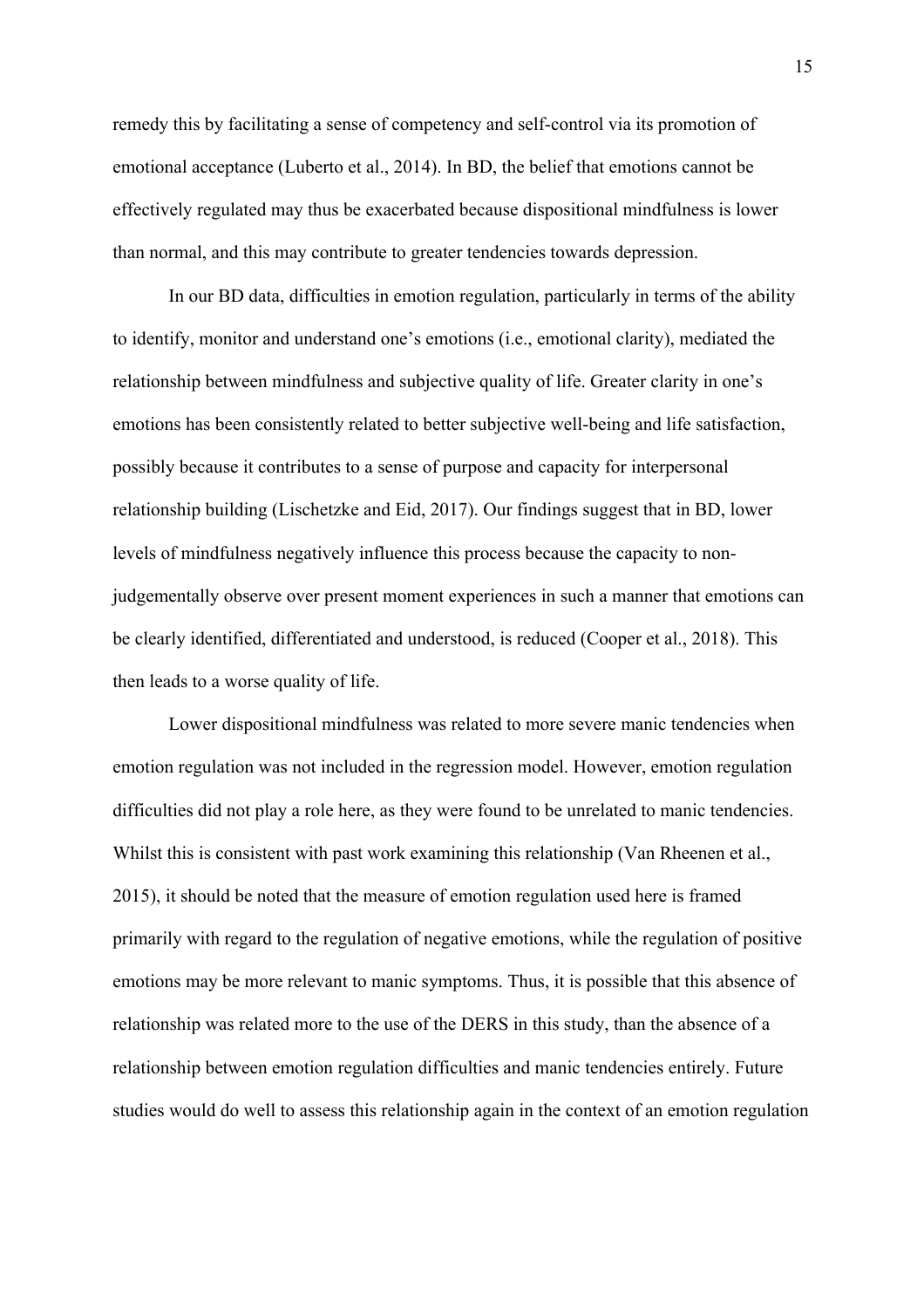scale such as The Perth Emotion Regulation Competency Inventory, which also measures the ability to regulate positive emotions (Preece et al., 2018).

The study had a number of limitations. Firstly, the cross-sectional design precludes causal inference. Secondly, the current study utilised the MAAS, which conceptualises mindfulness as unidimensional not multidimensional (see Baer et al., 2004; Baer et al., 2006); it is possible that different dimensions of mindfulness have differential effects on the key variables examined here. Thirdly, we assessed depressive and manic tendencies using a selfreport measure that taps into trait qualities and is inherently prone to bias due to its subjective nature. Thus, it would be relevant for future studies to assess whether the association between dispositional mindfulness, emotion regulation difficulties and manic or depressive dimensions differ when assessed using observer rated and state-based symptom measures. Finally, as the current study represented a secondary analysis of data previously collected, the sample size was limited by the number of participants who had complete datasets available. Thus, the current study may have been insufficiently powered to detect smaller indirect effects (i.e., the mania proneness analysis). Although appropriate statistical techniques were employed (i.e., bias corrected bootstrap confidence intervals; Hayes and Scharkow, 2013) and the findings were in line with existing research, larger samples and further work aimed at replication are needed to definitively comment on the influence emotion regulation has on the relationship between dispositional mindfulness and mania proneness.

In conclusion, BD patients with low levels of dispositional mindfulness may experience worse depressive tendencies and perceived life quality. These associations could be explained by specific difficulties with emotion regulation. It appears that higher mindfulness supports a greater sense or belief amongst patients with BD that they have access to emotion regulation strategies and clarity around the nature of their emotions. Given that BD patients experience a variety of emotion regulation, mood, and psychosocial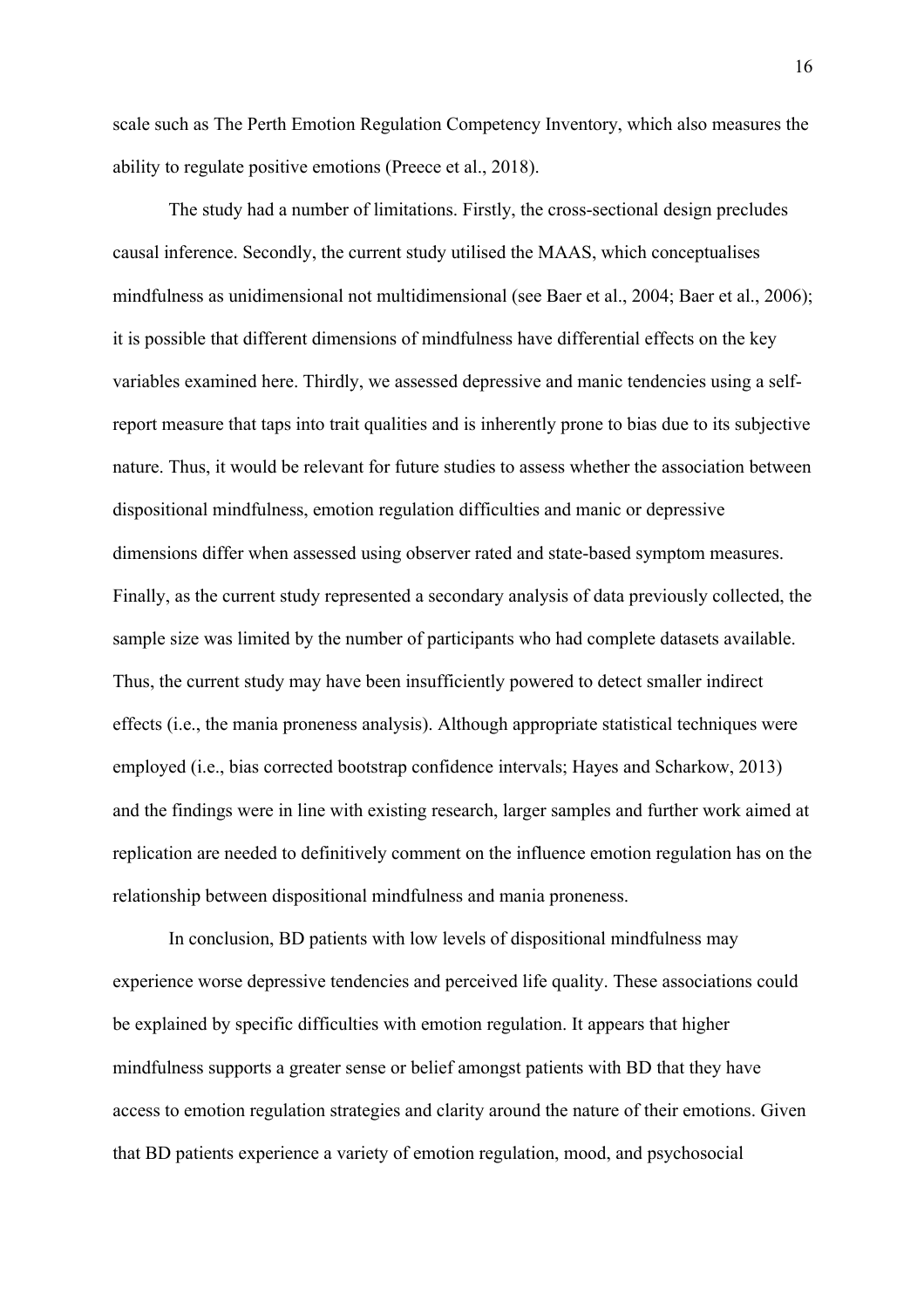problems, our findings provide further support for the use of formal mindfulness training as an alternative or adjunct therapy for BD. By therapeutically raising resting mindfulness levels in BD patients via formal training, it is likely that a range of clinical, affective, and psychosocial benefits will arise.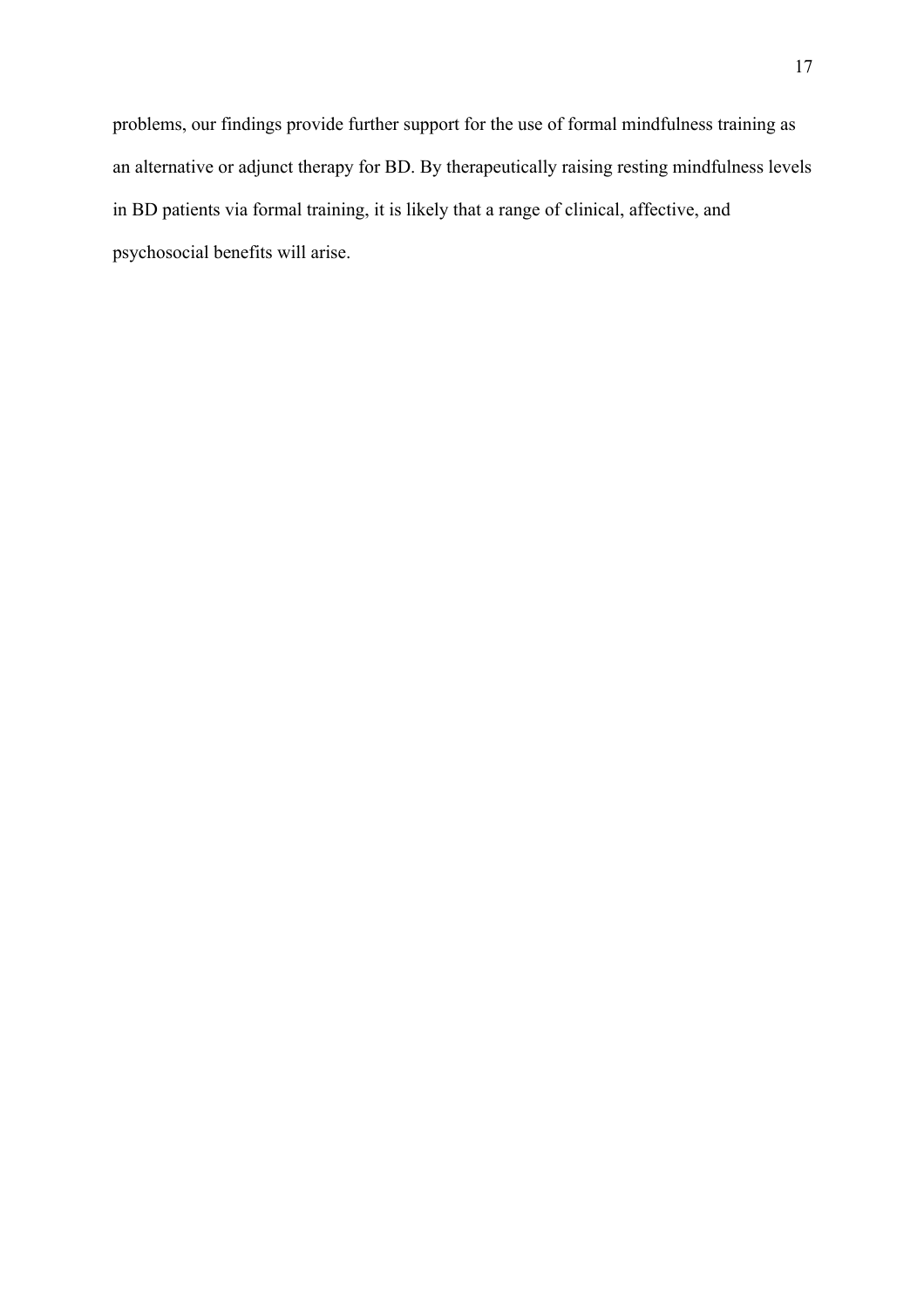### **References**

- Abba, N., Chadwick, P., Stevenson, C., 2008. Responding mindfully to distressing psychosis: A grounded theory analysis. Psychother. Res. 18, 77-87.
- Altman, S., Haeri, S., Cohen, L.J., Ten, A., Barron, E., Galynker, I.I., Duhamel, K.N., 2006. Predictors of relapse in bipolar disorder: A review. J. Psychiatr. Pract. 12, 269-282.
- Baer, R.A., Smith, G.T., Allen, K.B., 2004. Assessment of mindfulness by self-report: The Kentucky Inventory of Mindfulness Skills. Assessment 11, 191-206.
- Baer, R.A., Smith, G.T., Hopkins, J., Krietemeyer, J., Toney, L., 2006. Using self-report assessment methods to explore facets of mindfulness. Assessment 13, 27-45.
- Bandura, A., 1977. Self-efficacy: toward a unifying theory of behavioral change. Psychol. Rev. 84, 191.
- Bardeen, J.R., Fergus, T.A., Orcutt, H.K., 2012. An examination of the latent structure of the Difficulties in Emotion Regulation Scale. J. Psychopathol. Beh. Assess. 34, 382-392.
- Becerra, R., Cruise, K., Murray, G., Bassett, D., Harms, C., Allan, A., Hood, S., 2013. Emotion regulation in bipolar disorder: Are emotion regulation abilities less compromised in euthymic bipolar disorder than unipolar depressive or anxiety disorders? Open J. Psychitr. 3, 1-7.
- Becerra, R., Dandrade, C., Harms, C., 2017. Can Specific Attentional Skills be Modified with Mindfulness Training for Novice Practitioners? Curr. Psychol. 36, 657-664.
- Bjureberg, J., Ljótsson, B., Tull, M.T., Hedman, E., Sahlin, H., Lundh, L.G., Bjärehed, J., DiLillo, D., Messman-Moore, T., Gumpert, C.H., Gratz, K.L., 2016. Development and Validation of a Brief Version of the Difficulties in Emotion Regulation Scale: The DERS-16. J Psychopathol. Behav. Assess. 38, 284-296.
- Bojic, S., Becerra, R., 2017. Mindfulness-based treatment for bipolar disorder: A systematic review of the literature. Eur. J. Psychol. 13, 573-598.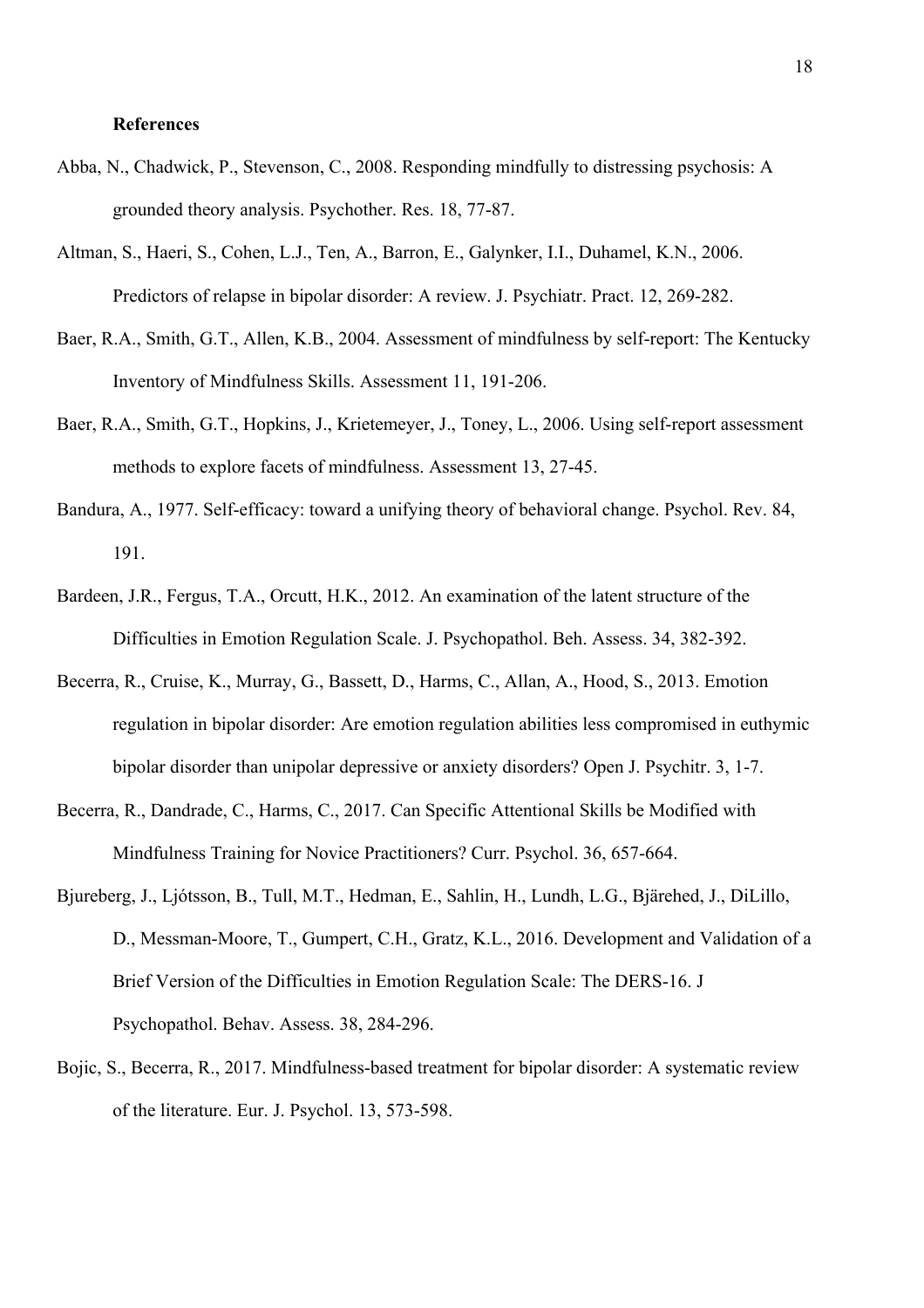- Bridi, K.P.B., Loredo-Souza, A.C.M., Fijtman, A., Moreno, M.V., Kauer-Sant'Anna, M., Ceresér, K.M.M., Kunz, M., 2018. Differences in coping strategies in adult patients with bipolar disorder and their first-degree relatives in comparison to healthy controls. Trends Psychiatry Psychother. 40, 318-325.
- Brietzke, E., Mansur, R.B., Soczynska, J., Powell, A.M., McIntyre, R.S., 2012. A theoretical framework informing research about the role of stress in the pathophysiology of bipolar disorder. Prog. Neuropsychopharmacol. Biol. Psychiatry 39, 1-8.
- Brown, K.W., Ryan, R.M., 2003. The benefits of being present: mindfulness and its role in psychological well-being. Journal of personality and social psychology 84, 822.
- Chambers, R., Gullone, E., Allen, N.B., 2009. Mindful emotion regulation: An integrative review. Clin. Psychol. Rev. 29, 560-572.
- Chiesa, A., Serretti, A., 2009. Mindfulness-based stress reduction for stress management in healthy people: A review and meta-analysis. J Alt. Complement. Med. 15, 593-600.
- Chu, C.S., Stubbs, B., Chen, T.Y., Tang, C.H., Li, D.J., Yang, W.C., Wu, C.K., Carvalho, A.F., Vieta, E., Miklowitz, D.J., Tseng, P.T., Lin, P.Y., 2018. The effectiveness of adjunct mindfulness-based intervention in treatment of bipolar disorder: A systematic review and meta-analysis. J. Affect. Disord. 225, 234-245.
- Coffey, K.A., Hartman, M., 2008. Mechanisms of action in the inverse relationship between mindfulness and psychological distress. Complement. Health Prac. Rev. 13, 79-91.
- Coffey, K.A., Hartman, M., Fredrickson, B.L., 2010. Deconstructing Mindfulness and constructing Mental Health: Understanding mindfulness and its mechanisms of action. Mindfulness 1, 235-253.
- Cooper, D., Yap, K., Batalha, L., 2018. Mindfulness-based interventions and their effects on emotional clarity: A systematic review and meta-analysis. J. Affect. Disord. 235, 265-276.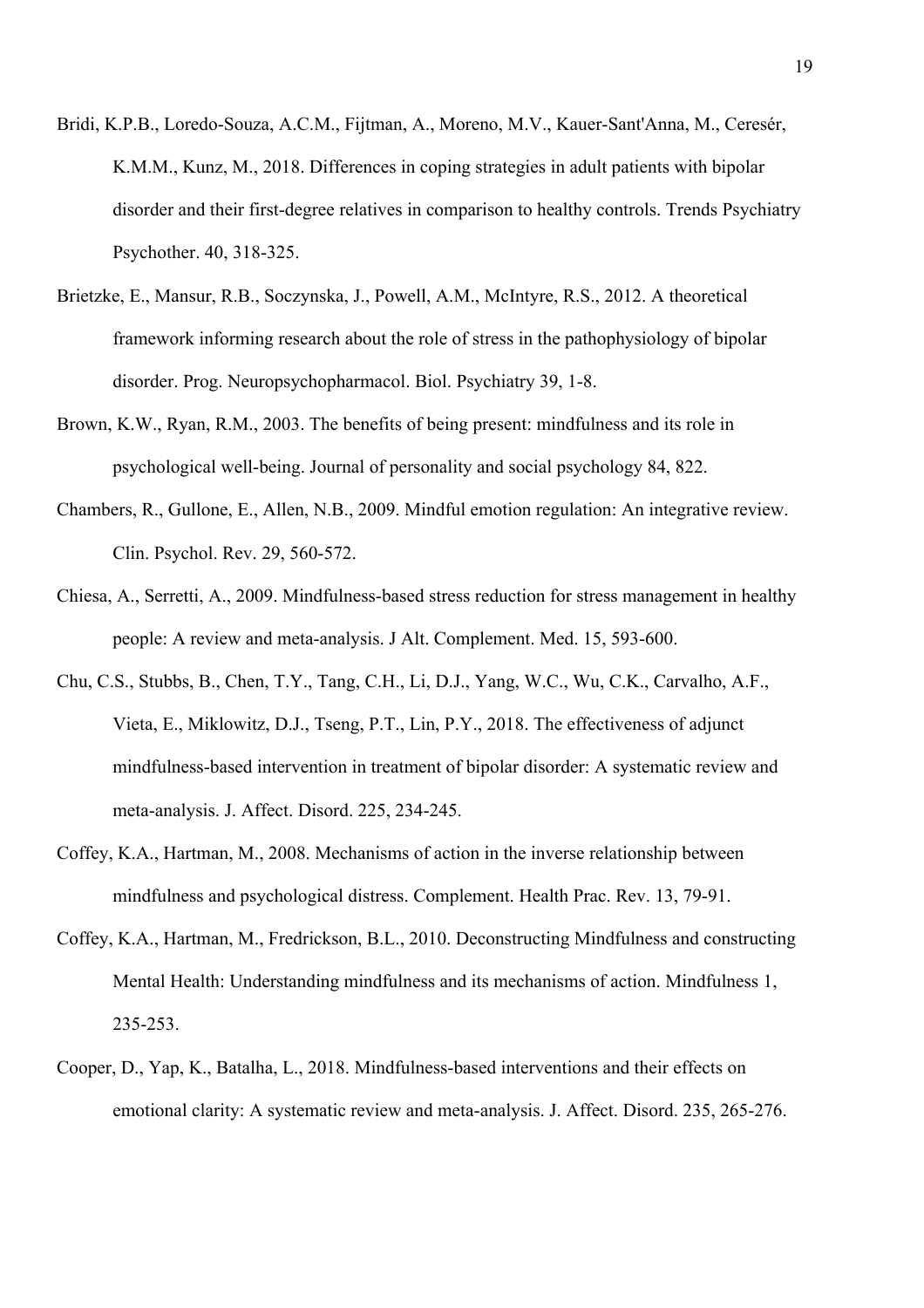- Davis, D.M., Hayes, J.A., 2011. What are the benefits of mindfulness? A practice review of psychotherapy-related research. Psychotherapy 48, 198.
- Depue, R.A., Slater, J.F., Wolfstetter-Kausch, H., Klien, D., Goplerud, E., Farr, D., 1981. A behavioural paradigm for identifying persons at risk for bipolar depressive disorder: A conceptual framework and five validation studies. J. Abn. Psychol. 90, 381-437.
- Dodd, A., Lockwood, E., Mansell, W., Palmier-Claus, J., 2019. Emotion regulation strategies in bipolar disorder: A systematic and critical review. J. Affect. Disord. 246, 262-284.
- Fletcher, K., Parker, G.B., Manicavasagar, V., 2013. Coping profiles in bipolar disorder. Compr. Psychiatry 54, 1177-1184.
- Garofalo, C., Gillespie, S.M., Velotti, P., 2020. Emotion regulation mediates relationships between mindfulness facets and aggression dimensions. Aggress. Behav. 46, 60-71.
- Gitlin, M.J., Swendsen, J., Heller, T.L., Hammen, C., 1995. Relapse and impairment in bipolar disorder. Am J Psychiatry.
- Gratz, K.L., Roemer, L., 2004. Multidimensional assessment of emotion regulation and dysregulation: Development, factor structure, and initial validation of the difficulties in emotion regulation scale. J. Psychopathol. Behav. Assess. 26, 41-54.
- Gratz, K.L., Tull, M.T., 2010. Emotion regulation as a mechanism of change in acceptance-and mindfulness-based treatments. Assessing mindfulness and acceptance processes in clients: Illuminating the theory and practice of change, 107-133.
- Green, M., Lino, B., Hwang, E.J., Sparks, A., James, C., Mitchell, P., 2011. Cognitive regulation of emotion in bipolar I disorder and unaffected biological relatives. Acta Psychiatr. Scand. 124, 307-316.
- Gross, J.J., 1998. The emerging field of emotion regulation: An integrative review. Rev. Gen. Psychol. 2, 271-299.
- Gross, J.J., 2014. Emotion regulation: Conceptual and empirical foundations.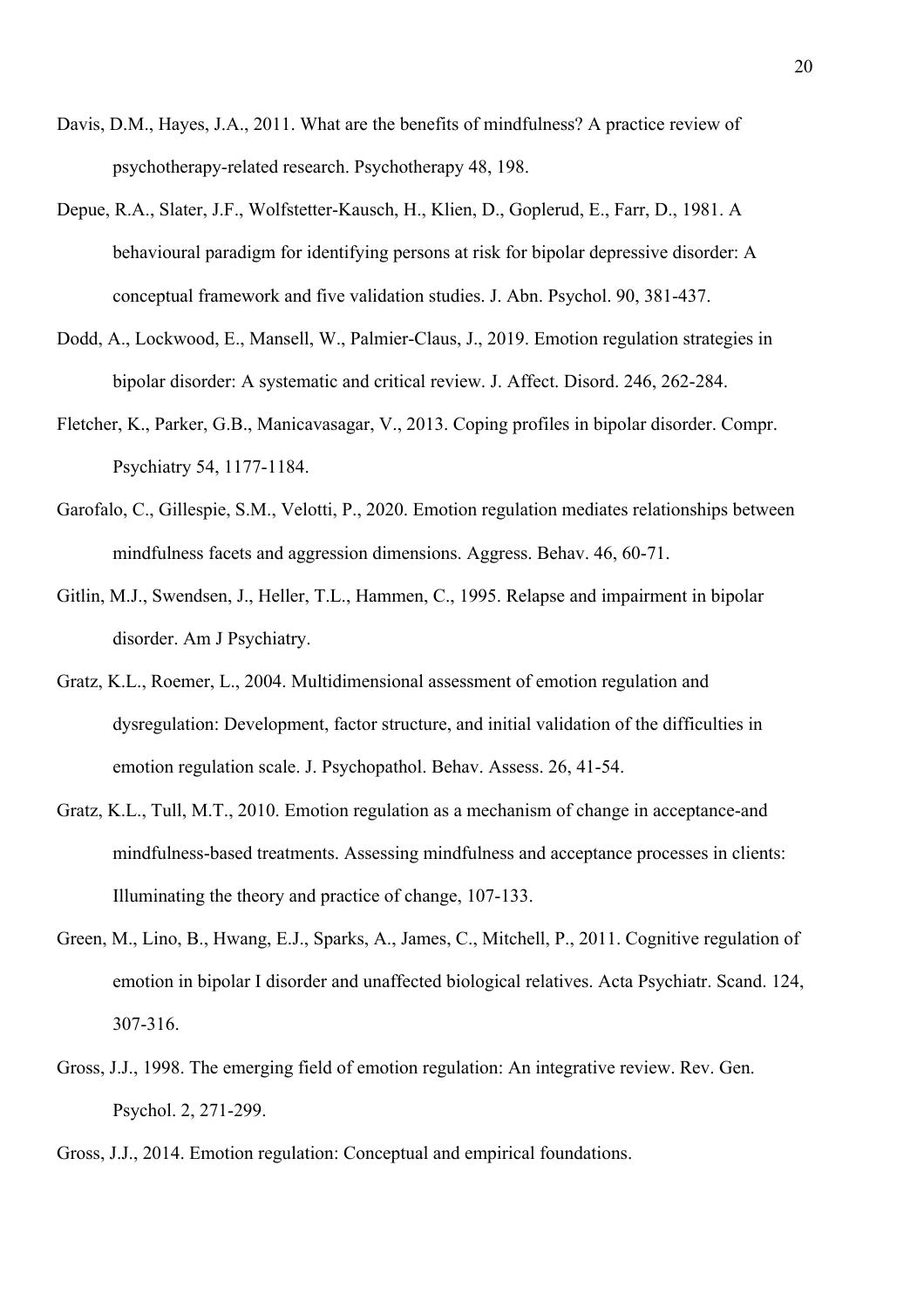- Grossman, P., Niemann, L., Schmidt, S., Walach, H., 2004. Mindfulness-based stress reduction and health benefits: A meta-analysis. J. Psychosom. Res. 57, 35-43.
- Guendelman, S., Medeiros, S., Rampes, H., 2017. Mindfulness and emotion regulation: Insights from neurobiological, psychological, and clinical studies. Front. Psychol. 8, 220-220.
- Hayes, A.F., 2017. Introduction to mediation, moderation, and conditional process analysis: A regression-based approach. Guilford publications.
- Hayes, A.F., 2013. The relative trustworthiness of inferential tests of the indirect effect in statistical mediation analysis: Does method really matter? Psychol. Sci. 24, 1918-1927.
- Hayes, S.C., 2004. Acceptance and commitment therapy, relational frame theory, and the third wave of behavioral and cognitive therapies. Behav. Ther. 35, 639-665.
- Hölzel, B.K., Lazar, S.W., Gard, T., Schuman-Olivier, Z., Vago, D.R., Ott, U., 2011. How does mindfulness meditation work? Proposing mechanisms of action from a conceptual and neural perspective. Perspect. Psychol. Sci. 6, 537-559.
- Judd, L.L., Schettler, P.J., Akiskal, H.S., Coryell, W., Leon, A.C., Maser, J.D., Solomon, D.A., 2008. Residual symptom recovery from major affective episodes in bipolar disorders and rapid episode relapse/recurrence. JAMA Psychiatry 65, 386-394.
- Kabat-Zinn, J., 1982. An outpatient program in behavioral medicine for chronic pain patients based on the practice of mindfulness meditation: Theoretical considerations and preliminary results. Gen. Hosp. Psychiatry 4, 33-47.
- Kabat-Zinn, J., 2009. Wherever you go, there you are: Mindfulness meditation in everyday life. Hachette Books.
- Karantonis, J.A., Rossell, S.L., Carruthers, S.P., Sumner, P., Hughes, M., Green, M.J., Pantelis, C., Burdick, K.E., Cropley, V., Van Rheenen, T.E. 2020a. Cognitive validation of crossdiagnostic cognitive subgroups on the schizophrenia-bipolar spectrum. J. Affective Disord., 266, 710-721.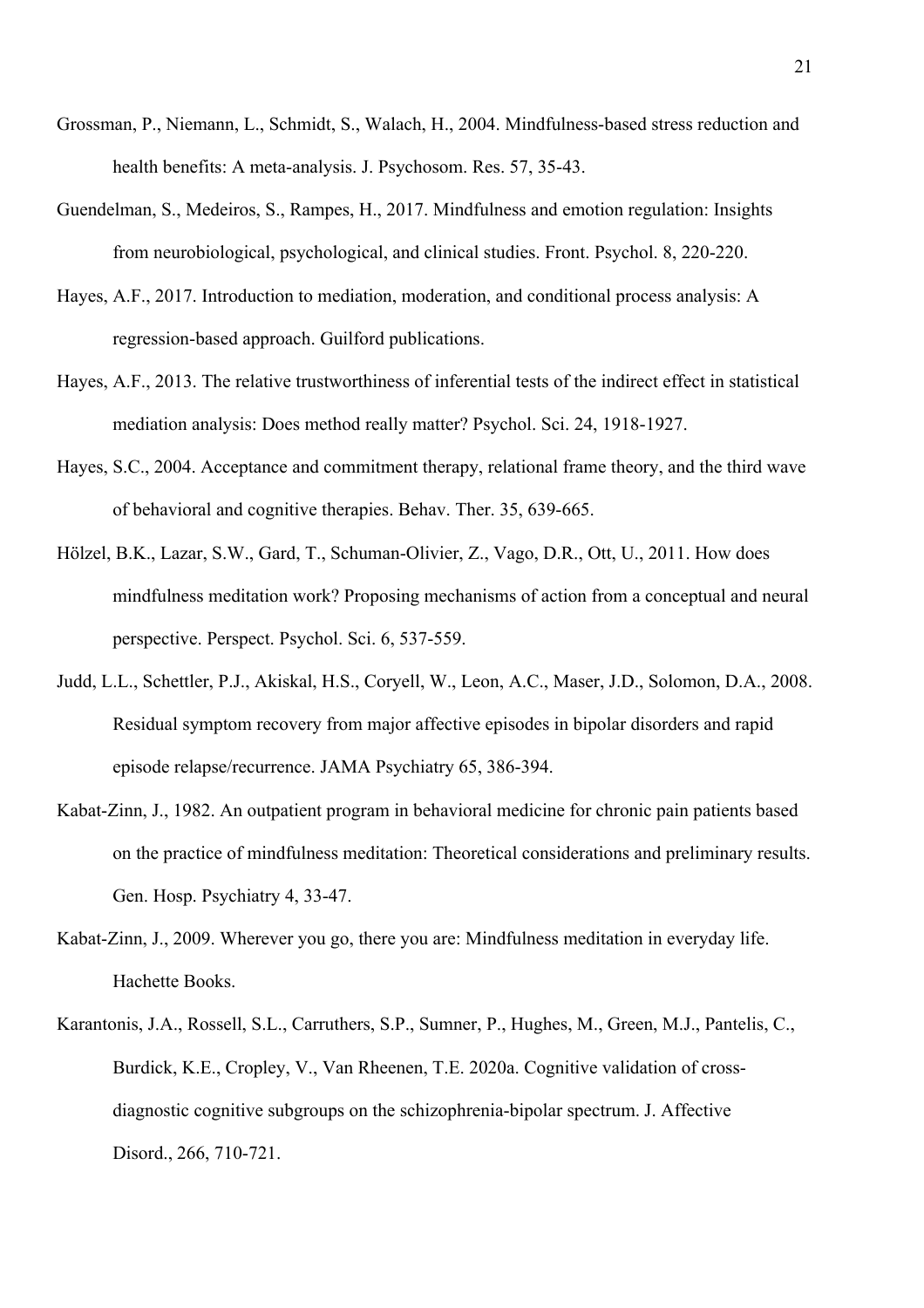- Karantonis, J.A., Rossell, S.L., Carruthers, S.P., Sumner, P., Hughes, M., Green, M.J., Pantelis, C., Burdick, K.E., Cropley, V., Van Rheenen, T.E. 2020b Brain morphology does not clearly map to cognition in individuals on the bipolar-schizophrenia-spectrum: A cross-diagnostic study of cognitive subgroups. J. Affect Disord. 15, 776-785.
- Keng, S.-L., Smoski, M.J., Robins, C.J., 2011. Effects of mindfulness on psychological health: A review of empirical studies. Clin. Psychol. Rev. 31, 1041-1056.
- Lemvigh, C.K., Karantonis, J.A., Furlong, L.S., Carruthers, S.P., Pantelis, C., Rossell, S.L., Van Rheenen, T.E. 2021. Characterization and interrelationships of theory of mind, socially competitive emotions and affective empathy in bipolar disorder. B. J. Clin. Psychol.
- Lischetzke, T., Eid, M., 2017. The functionality of emotional clarity: A process-oriented approach to understanding the relation between emotional clarity and well-being, In: Robinson, M.D., Eid, M. (Eds.), The Happy Mind: Cognitive Contributions to Well-Being. Springer International Publishing, Cham, pp. 371-388.
- Louise, S., Fitzpatrick, M., Strauss, C., Rossell, S.L., Thomas, N., 2018. Mindfulness- and acceptance-based interventions for psychosis: Our current understanding and a meta-analysis. Schizophr. Res. 192, 57-63.
- Lovas, D.A., Schuman-Olivier, Z., 2018. Mindfulness-based cognitive therapy for bipolar disorder: A systematic review. J. Affect. Disord. 240, 247-261.
- Lozano, B.E., Johnson, S.L., 2001. Can personality traits predict increases in manic and depressive symptoms? J. Affect. Disord. 63, 103-111.
- Luberto, C.M., Cotton, S., McLeish, A.C., Mingione, C.J., O'Bryan, E.M., 2014. Mindfulness skills and emotion regulation: The mediating role of coping self-efficacy. Mindfulness 5, 373-380.
- Ludwig, D.S., Kabat-Zinn, J., 2008. Mindfulness in medicine. JAMA 300, 1350-1352.
- Ma, Y., Fang, S., 2019. Adolescents' mindfulness and psychological distress: The mediating role of emotion regulation. Front. Psychol. 10.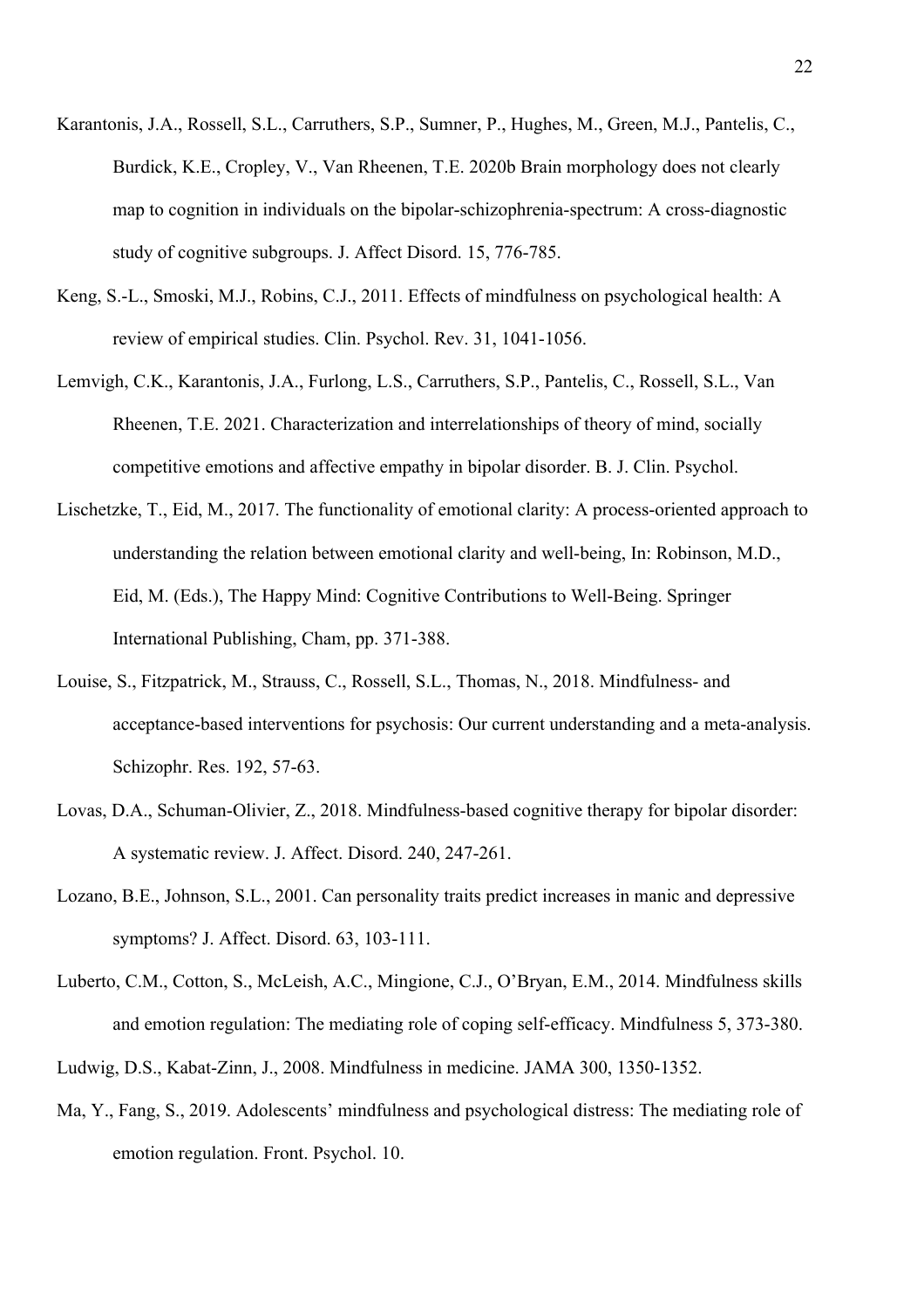- Michalak, E.E., Murray, G., BD, C., 2010. Development of the QoL. BD: a disorder‐specific scale to assess quality of life in bipolar disorder. Bipolar Disord. 12, 727-740.
- Montgomery, S.A., Asberg, M., 1979. A new depression scale designed to be sensitive to change. Br. J. Psychiatry 134, 382-389.
- Murray, G., Leitan, N.D., Thomas, N., Michalak, E.E., Johnson, S.L., Jones, S., Perich, T., Berk, L., Berk, M., 2017. Towards recovery-oriented psychosocial interventions for bipolar disorder: Quality of life outcomes, stage-sensitive treatments, and mindfulness mechanisms. Clin. Psychol. Rev. 52, 148-163.
- Phang, C.-K., Oei, T.P.S., 2012. From mindfulness to meta-mindfulness: Further integration of metamindfulness concept and strategies into cognitive-behavioral therapy. Mindfulness 3, 104- 116.
- Preece, D.A., Becerra, R., Robinson, K., Dandy, J., Allan, A., 2018. Measuring emotion regulation ability across negative and positive emotions: The Perth Emotion Regulation Competency Inventory (PERCI). Pers. Individ. Differ. 135, 229-241.
- Radford, S., Eames, C., Brennan, K., Lambert, G., Crane, C., Williams, J.M.G., Duggan, D.S., Barnhofer, T., 2014. Trait mindfulness as a limiting factor for residual depressive symptoms: An explorative study using quantile regression. PLoS One 9, e100022.
- Samalin, L., de Chazeron, I., Vieta, E., Bellivier, F., Llorca, P.M., 2016. Residual symptoms and specific functional impairments in euthymic patients with bipolar disorder. Bipolar Disord. 18, 164-173.
- Schirda, B., Duraney, E., Lee, H.K., Manglani, H.R., Andridge, R.R., Plate, A., Nicholas, J.A., Prakash, R.S., 2020. Mindfulness training for emotion dysregulation in multiple sclerosis: A pilot randomized controlled trial. Rehabil. Psychol. 65, 206-218.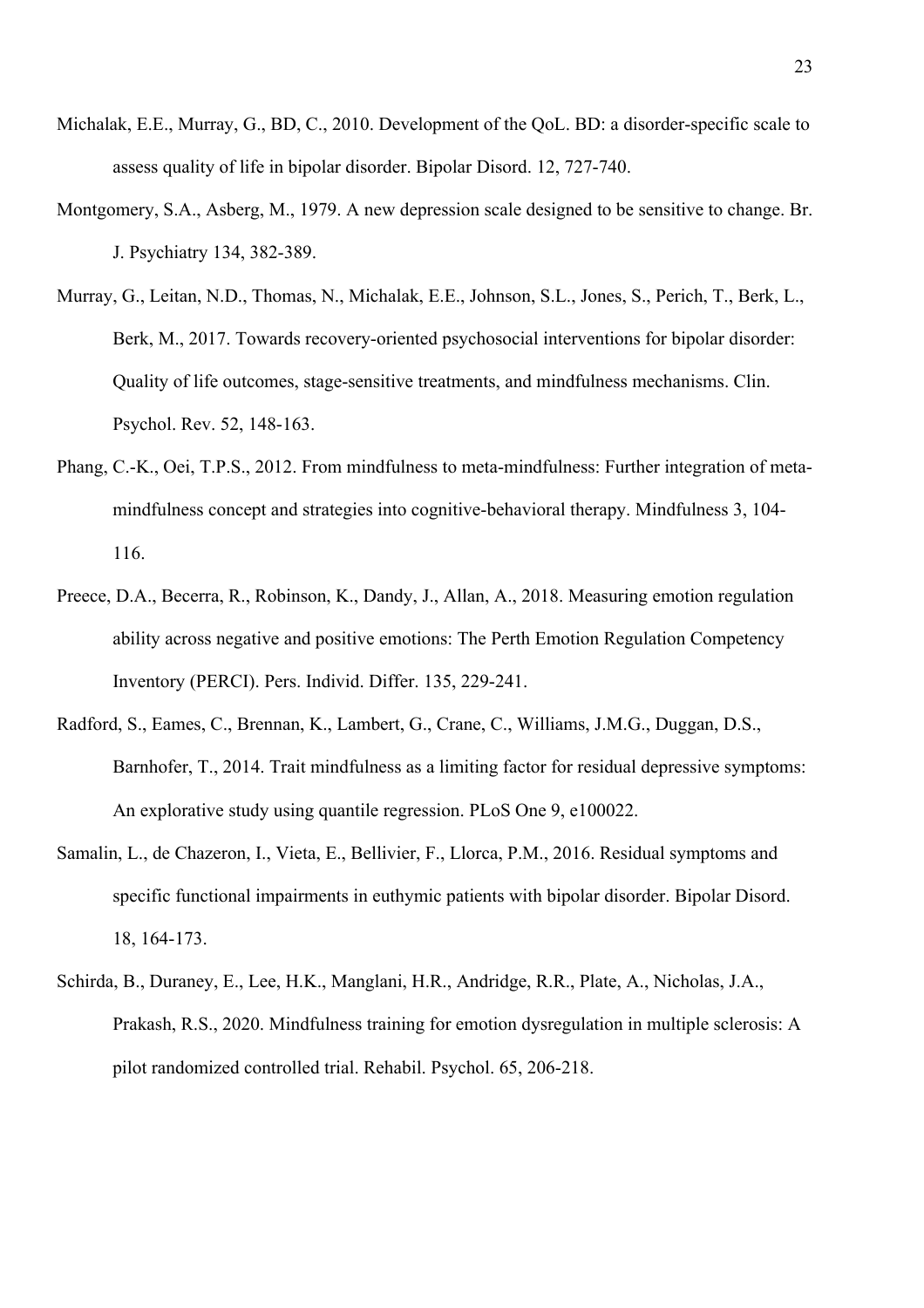- Shapiro, S.L., Brown, K.W., Thoresen, C., Plante, T.G., 2011. The moderation of Mindfulness-based stress reduction effects by trait mindfulness: results from a randomized controlled trial. J. Clin. Psychol. 67, 267-277.
- Sheehan, D.V., Lecrubier, Y., Harnett Sheehan, K., Amorim, P., Janavs, J., Weiller, E., Hergueta, T., Baker, R., Dunbar, G.C., 1998. The Mini-International Neuropsychiatric Interview (MINI): the development and validation of a structured diagnostic psychiatric interview for DSM-IV and ICD-10. J. Clin. Psychiatry 59, 22-33.
- Townsend, J., Altshuler, L.L., 2012. Emotion processing and regulation in bipolar disorder: A review. Bipolar Disord. 14, 326-339.
- Treuer, T., Tohen, M., 2010. Predicting the course and outcome of bipolar disorder: a review. Eur. Psychiatry 25, 328-333.
- Van Rheenen, T.E., Miskowiak, K.W., Karantonis, J.A., Furlong, L.S., Murray, G., Rossell, S., 2020. Understanding familial liability to emotion regulation difficulties in bipolar disorder. Psychol. Med. 1-8
- Van Rheenen, T.E., Murray, G., Rossell, S.L., 2015. Emotion regulation in bipolar disorder: Profile and utility in predicting trait mania and depression propensity. Psychiatry Res. 225, 425-432.
- Van Rheenen, T.E., Rossell, S.L., 2014a. Objective and subjective psychosocial functioning in bipolar disorder: An investigation of the relative importance of neurocognition, social cognition and emotion regulation. J. Affect. Disord. 162, 134-141.
- Van Rheenen, T.E., Rossell, S.L., 2014b. Phenomenological predictors of psychosocial function in bipolar disorder: Is there evidence that social cognitive and emotion regulation abnormalities contribute? Aust. N. Z. J. Psychiatry 48, 26-35.
- Wimmer, L., von Stockhausen, L., Bellingrath, S., 2019. Improving emotion regulation and mood in teacher trainees: Effectiveness of two mindfulness trainings. Brain Behav. 9.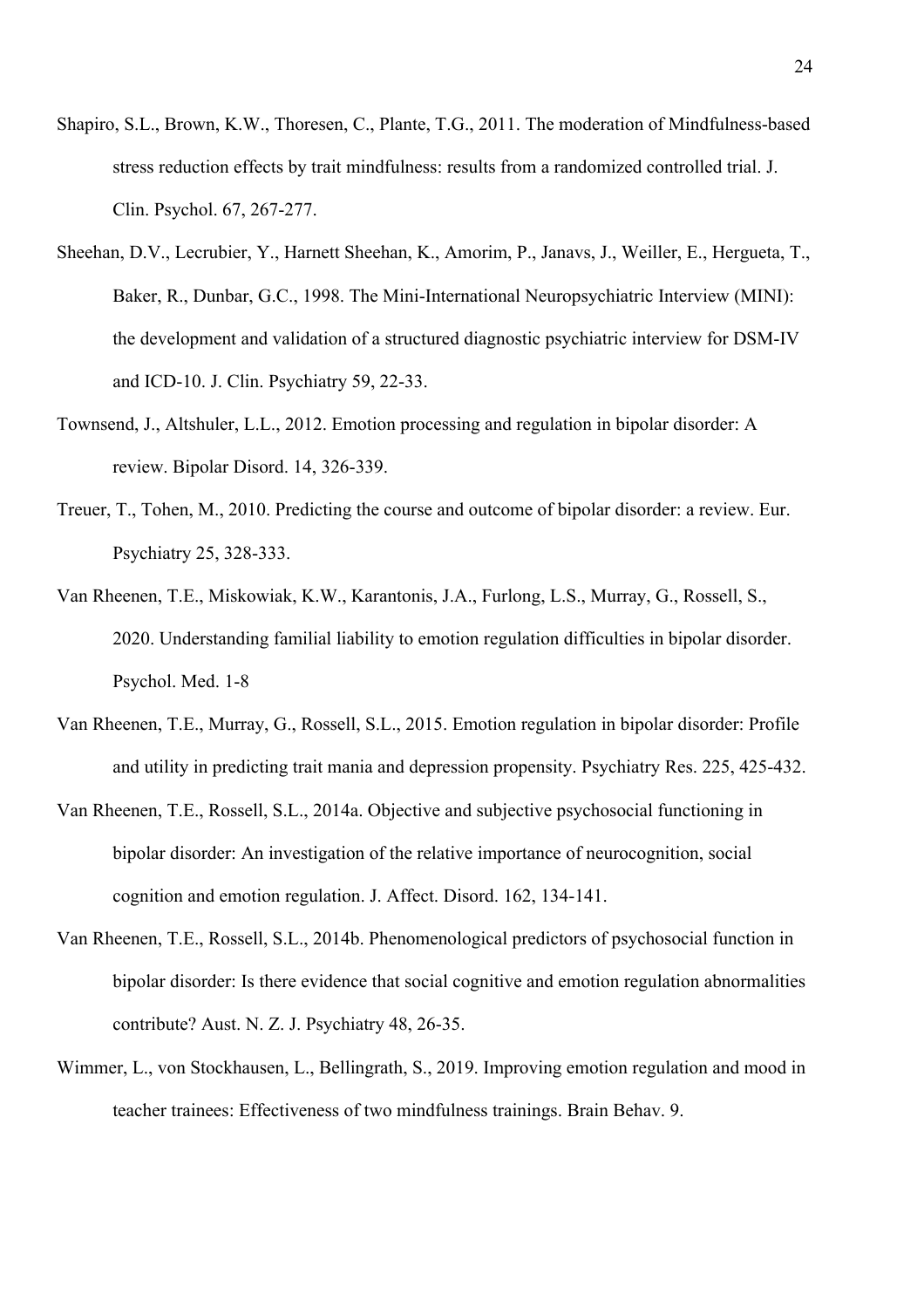- Young, R., Biggs, J., Ziegler, V., Meyer, D., 1978. A rating scale for mania: reliability, validity and sensitivity. Br J. Psychiatry 133, 429-435.
- Youngstrom, E.A., Murray, G., Johnson, S.L., Findling, R.L., 2013. The 7 Up 7 Down Inventory: A 14-item measure of manic and depressive tendencies carved from the General Behavior Inventory. Psychol. Assess. 25, 1377.
- Zhang, Q., Wang, Z., Wang, X., Liu, L., Zhang, J., Zhou, R., 2019. The effects of different stages of mindfulness meditation training on emotion regulation. Front. Hum. Neurosci. 13.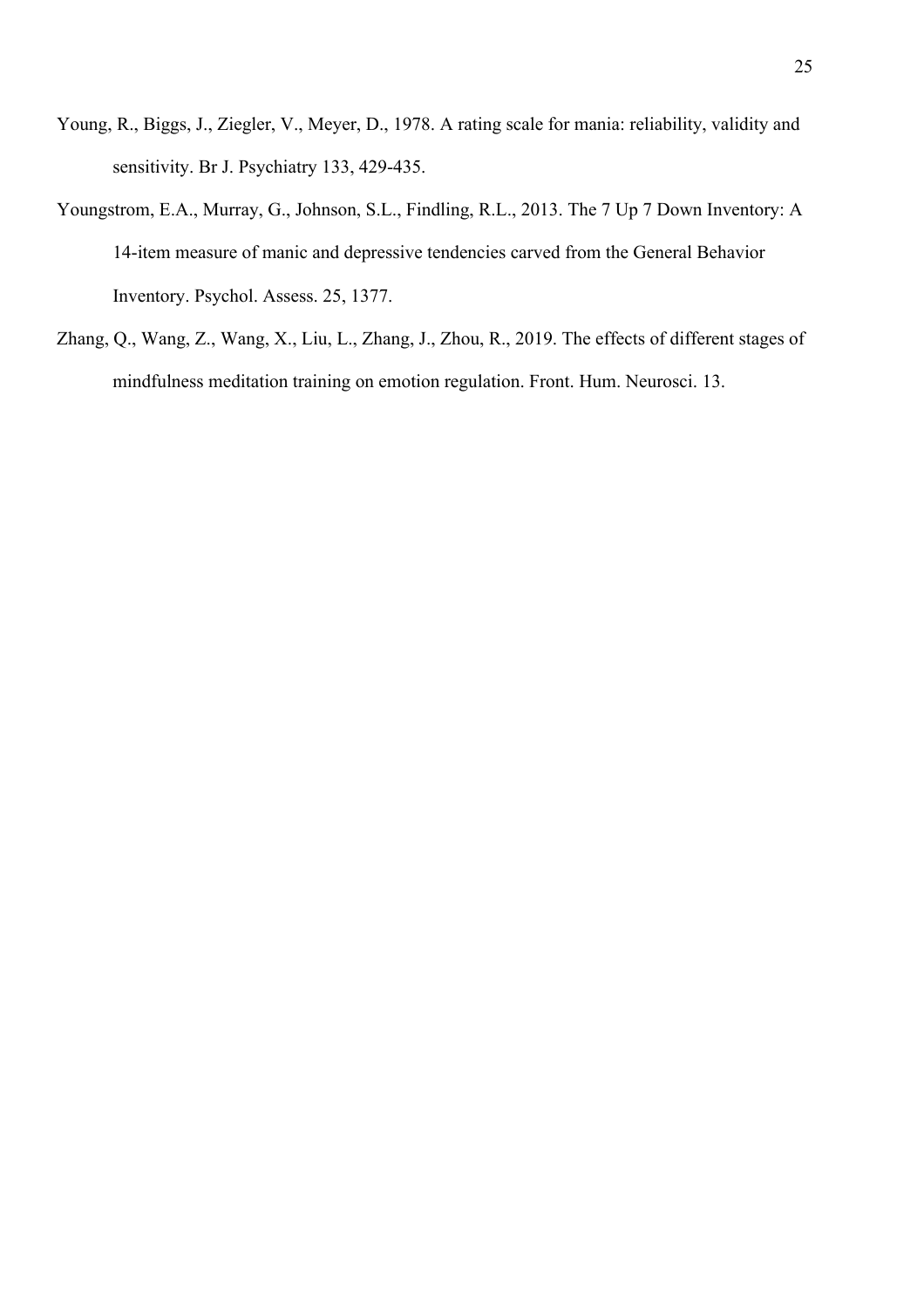| Table 1. Sample characteristics                                                                                                   |                  |                      |                 |                        |                           |                |  |  |  |  |
|-----------------------------------------------------------------------------------------------------------------------------------|------------------|----------------------|-----------------|------------------------|---------------------------|----------------|--|--|--|--|
|                                                                                                                                   | $\boldsymbol{n}$ | <b>Bipolar Group</b> |                 | <b>Healthy Control</b> | <b>BCa 95% CI</b>         | Cohen's        |  |  |  |  |
|                                                                                                                                   |                  |                      |                 | Group                  |                           | $\overline{d}$ |  |  |  |  |
|                                                                                                                                   |                  |                      |                 |                        |                           |                |  |  |  |  |
|                                                                                                                                   |                  |                      |                 |                        |                           |                |  |  |  |  |
| Age                                                                                                                               | 66               | 37.73 (11.61)        | 28              | 35.11 (11.72)          | $-3.17, 8.11$             | 0.23           |  |  |  |  |
| Female / Male                                                                                                                     | 32/34            |                      | 16/12           |                        | $\chi(1) = .590, p = .44$ | $0.79^{#}$     |  |  |  |  |
| BD Type I / Type II                                                                                                               | 62/4             |                      |                 |                        |                           |                |  |  |  |  |
| Age of diagnosis                                                                                                                  | 66               | 29.0(10.2)           |                 |                        |                           |                |  |  |  |  |
| Age of Sx onset                                                                                                                   | 66               | 22.7(9.6)            |                 |                        |                           |                |  |  |  |  |
| Mood stabilizer $n$                                                                                                               | 22 (33%)         |                      |                 |                        |                           |                |  |  |  |  |
| Antipsychotic $n$                                                                                                                 | 25 (38%)         |                      |                 |                        |                           |                |  |  |  |  |
| <b>MADRS</b>                                                                                                                      | 665              | 8.26(7.43)           | 28              | 1.39(1.95)             | 5.05, 9.71                | 1.09           |  |  |  |  |
| <b>YMRS</b>                                                                                                                       | 61               | 3.60(3.37)           | 23              | 0.61(1.16)             | 2.07, 3.95                | 1.00           |  |  |  |  |
| <b>MAAS</b>                                                                                                                       | 66               | 56.62 (11.83)        | 28              | 69.57 (10.82)          | $-18.19, -7.73$           | 1.22           |  |  |  |  |
| <b>DERS</b>                                                                                                                       |                  |                      |                 |                        |                           |                |  |  |  |  |
| Clarity                                                                                                                           | 66               | 11.29(4.00)          | 28              | 8.96(3.10)             | 0.72, 3.90                | 0.62           |  |  |  |  |
| Goals                                                                                                                             | 66               | 15.40(5.56)          | 28              | 10.93(3.05)            | 3.24, 7.00                | 1.01           |  |  |  |  |
| Impulse                                                                                                                           | 66               | 12.96(5.07)          | 28              | 8.18(2.18)             | 3.43, 6.24                | 1.08           |  |  |  |  |
| Non-Acceptance                                                                                                                    | 66               | 14.52 (6.34)         | 28              | 9.89(3.92)             | 2.32, 6.66                | 0.81           |  |  |  |  |
| Strategies                                                                                                                        | 66               | 18.21 (6.68)         | 28              | 9.93(2.69)             | 6.42, 10.12               | 1.43           |  |  |  |  |
| 7 Down                                                                                                                            | 66               | 17.03(5.06)          | 28              | 8.47 (1.90)            | 7.14, 9.91                | 1.96           |  |  |  |  |
| 7 Up                                                                                                                              | 66               | 14.68(3.75)          | 28              | 9.14(2.74)             | 3.98, 7.10                | 1.59           |  |  |  |  |
| QoL.BD                                                                                                                            | $66^{\circ}$     | 164.89 (27.82)       | 28 <sup>b</sup> |                        |                           |                |  |  |  |  |
| Note: # Cramer's V; $\text{``missing data}$ imputed for five participants; $\text{``missing data}$ imputed for one participant; 7 |                  |                      |                 |                        |                           |                |  |  |  |  |
| Up, Seven Up, 7 Down, Seven Down, BD, bipolar disorder; BCa, bias corrected accelerated; CI, confidence                           |                  |                      |                 |                        |                           |                |  |  |  |  |
| interval: DERS, Difficulties in Emotion Requision Scale: MAAS, Mindfulness Attention Awareness Scale:                             |                  |                      |                 |                        |                           |                |  |  |  |  |

interval; DERS, Difficulties in Emotion Regulation Scale; MAAS, Mindfulness Attention Awareness Scale; MADRS, Montgomery-Åsberg Depression Rating Scale; QoL.BD, Quality of Life in Bipolar Disorder Questionnaire; *Sx,* symptom YMRS, Young Mania Rating Scale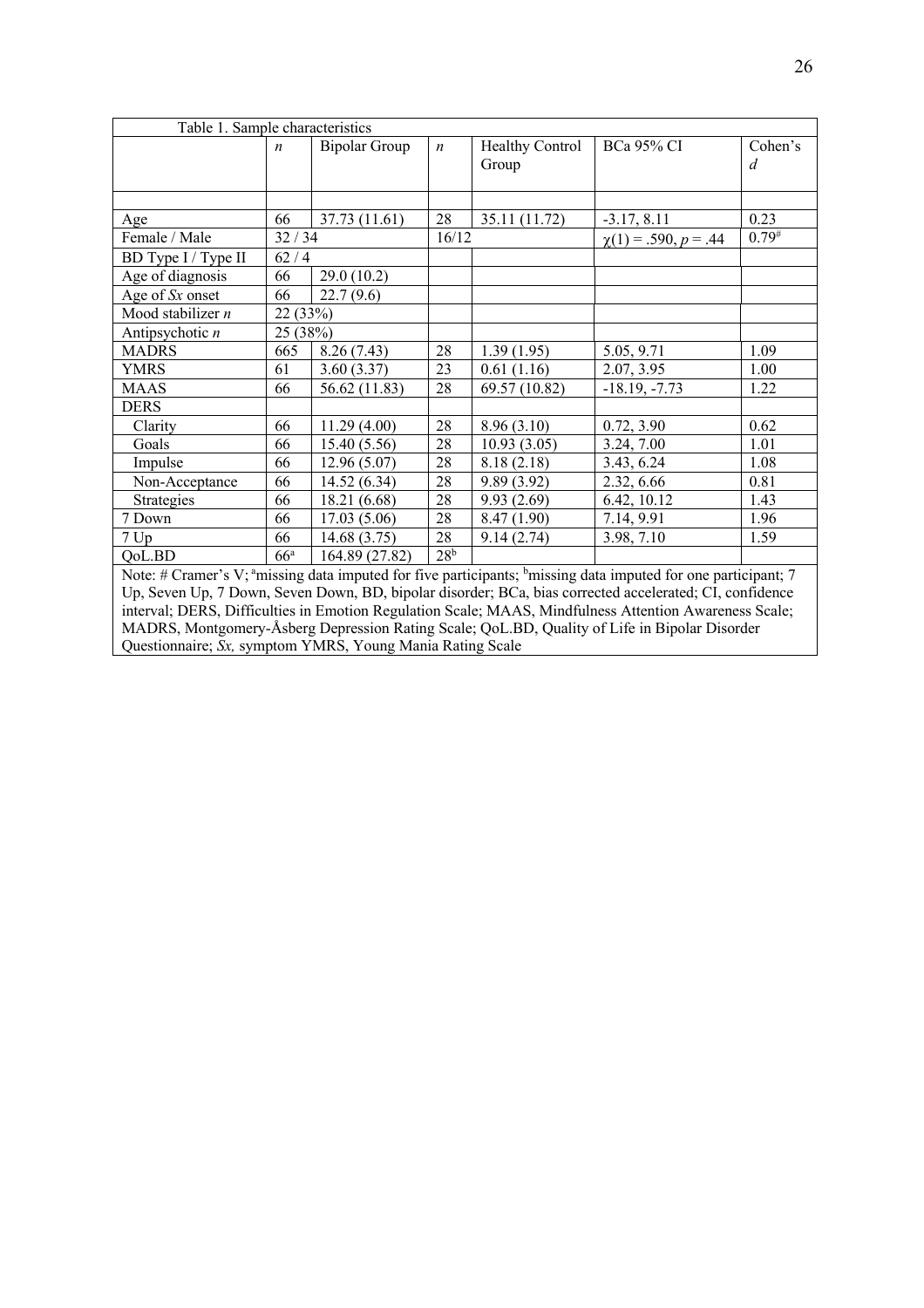Table 2. Indirect effects of mindfulness on depressive and manic tendencies and subjective quality of life through different mediating variables.

|                                                                                                                              | 7 Down  |                |         |  | 7 <sub>Up</sub> |               |           |  | QoL.BD  |               |           |
|------------------------------------------------------------------------------------------------------------------------------|---------|----------------|---------|--|-----------------|---------------|-----------|--|---------|---------------|-----------|
|                                                                                                                              |         | 95% CI         | CsB     |  |                 | 95% CI        | $Cs\beta$ |  |         | 95% CI        | $Cs\beta$ |
| Total                                                                                                                        | $-0.11$ | $-0.20, -0.03$ | $-0.25$ |  | $-0.02$         | $-0.11, 0.05$ | $-0.08$   |  | 0.72    | 0.31, 1.17    | 0.31      |
| <b>DERS</b> Clarity                                                                                                          | 0.00    | $-0.05, 0.06$  | 0.00    |  | 0.01            | $-0.04, 0.06$ | 0.02      |  | 0.39    | 0.04, 0.83    | 0.17      |
| <b>DERS</b> Goals                                                                                                            | 0.04    | $-0.04, 0.08$  | 0.08    |  | $-0.03$         | $-0.09, 0.01$ | $-0.11$   |  | 0.01    | $-0.34, 0.40$ | 0.01      |
| <b>DERS</b> Impulse                                                                                                          | $-0.02$ | $-0.11, 0.05$  | $-0.05$ |  | $-0.05$         | $-0.15, 0.02$ | $-0.16$   |  | 0.13    | $-0.18, 0.52$ | 0.06      |
| <b>DERS</b> Non-Acceptance                                                                                                   | 0.02    | $-0.05, 0.07$  | 0.04    |  | 0.05            | $-0.01, 0.12$ | 0.16      |  | $-0.03$ | $-0.38, 0.27$ | $-0.01$   |
| <b>DERS</b> Strategies                                                                                                       | $-0.14$ | $-0.24, -0.04$ | $-0.32$ |  | 0.00            | $-0.07, 0.07$ | 0.01      |  | 0.22    | $-0.24, 0.68$ | 0.92      |
| Note: The values reported in the total row refer to the total indirect effects; Bold denotes significant mediation due to CI |         |                |         |  |                 |               |           |  |         |               |           |
| range not spanning zero; 7 Down, Seven Down; CI, confidence interval, DERS, Difficulties in Emotion Regulation Scale;        |         |                |         |  |                 |               |           |  |         |               |           |
| QoL.BD Quality of Life in Bipolar Disorder                                                                                   |         |                |         |  |                 |               |           |  |         |               |           |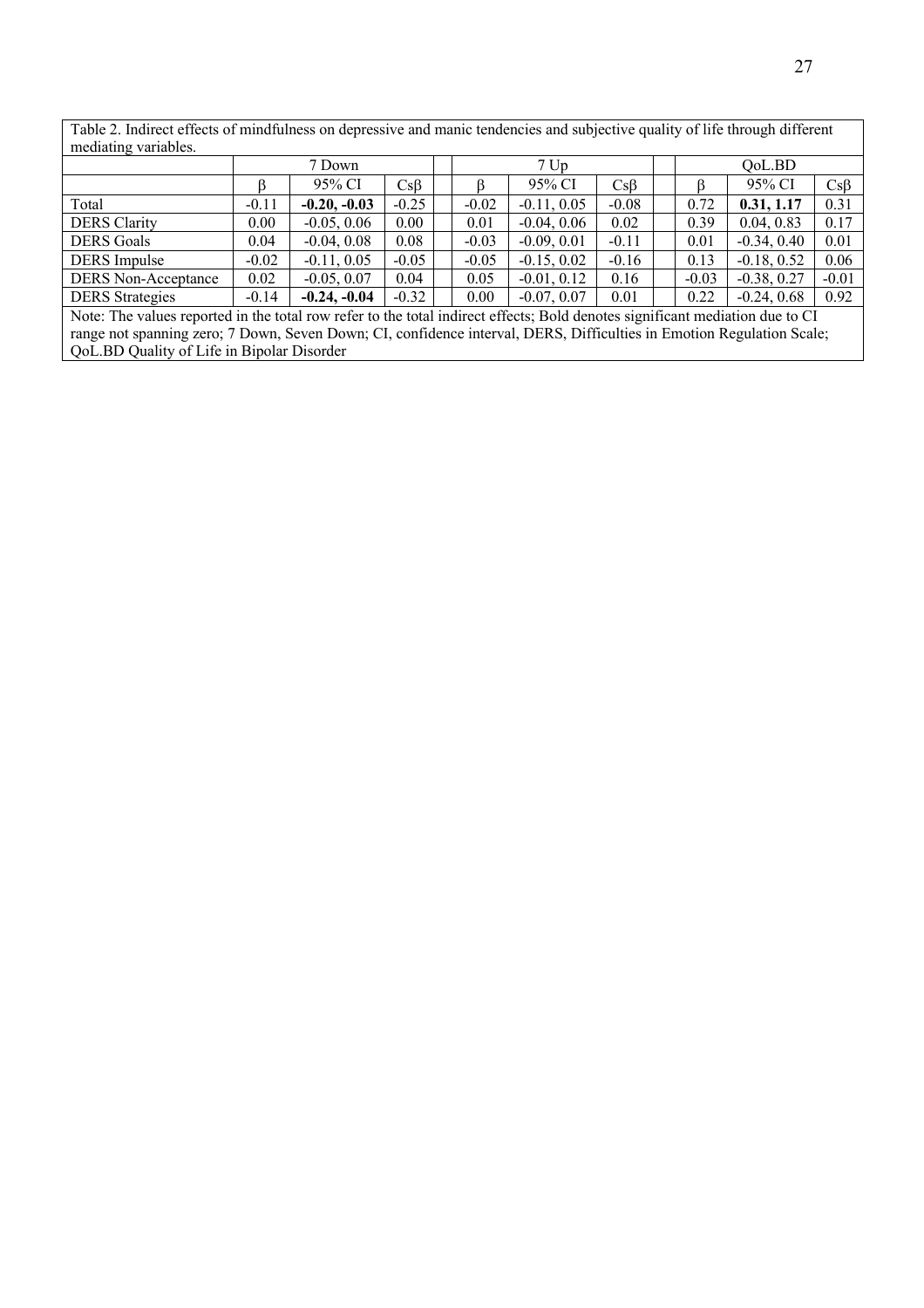

Figure 1. Graphical depiction of results of mediation analyses. Note that the direct effects are represented by solid lines, total effects are represented in parenthesis and indirect effects are represented by dotted lines. Values represent unstandardized beta values. \* p<.05; \*\* p<.01; \*\*\*p<.001; # 95% bias-corrected bootstrapped CI range did not span zero; 7 Down = Seven Down; 7 Up = Seven Up; DERS = Difficulties in Emotion Regulation Scale; MAAS = Mindfulness Attention Awareness Scale; QoL.BD = Quality of Life in Bipolar Disorder Questionnaire